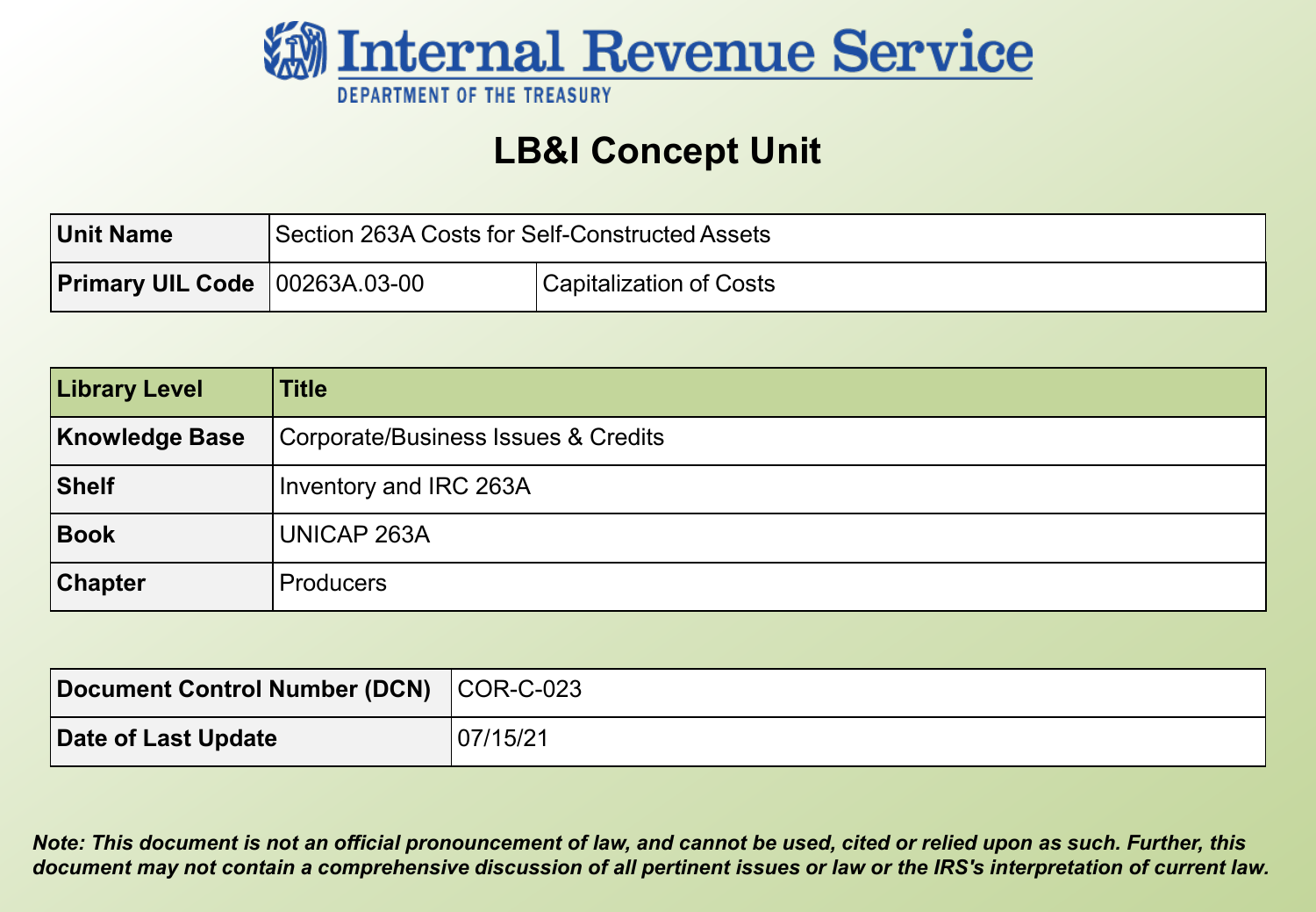#### **Table of Contents**

*(View this PowerPoint in "Presentation View" to click on the links below)* 

<span id="page-1-0"></span>**[General Overview](#page-2-0)** 

 **[Facts of Concept](#page-3-0)** 

- **[Detailed Explanation of the Concept](#page-4-0)**
- **[Index of Referenced Resources](#page-19-0)**
- **[Training and Additional Resources](#page-20-0)**
- **[Glossary of Terms and Acronyms](#page-21-0)**

 **[Index of Related Practice Units](#page-22-0)**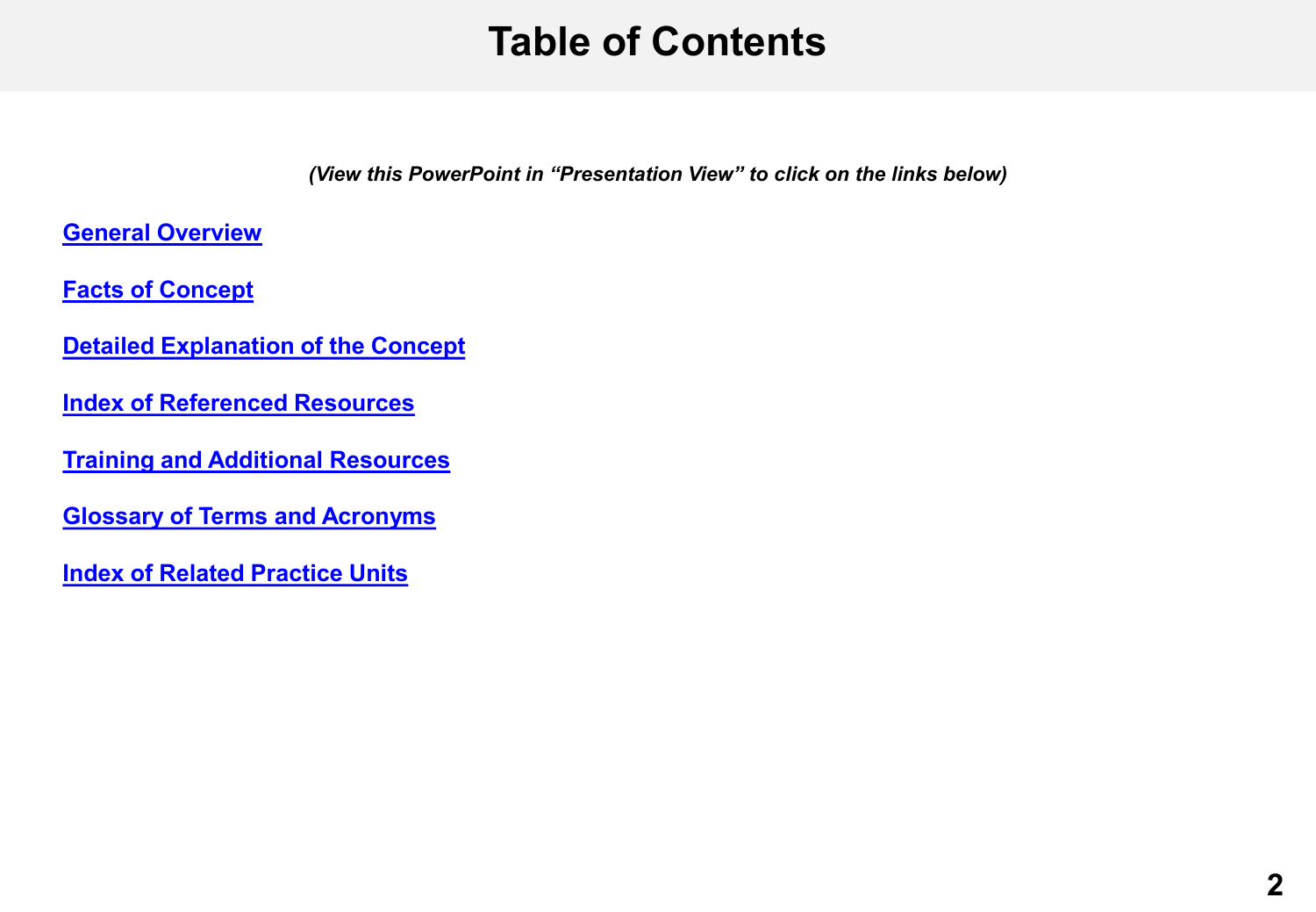#### **General Overview**

#### <span id="page-2-0"></span>**Section 263A Costs for Self-Constructed Assets**

This practice unit provides guidance for the capitalization of self-constructed assets. These are assets produced and used by the taxpayer and not sold in the regular course of business. A typical example is when a taxpayer constructs its own facility. Taxpayers are required to capitalize certain costs incurred to produce self-constructed assets, such as material costs, labor costs and other incidental costs.

This practice unit discusses costs capitalized under the final IRC 263A Treasury Regulations (Treas. Regs.), effective for tax years beginning on or after November 20, 2018. These capitalizable costs fall into three categories: section 471 costs; additional section 263A costs, and interest costs capitalized under IRC 263A(f). This practice unit does not address self-constructed assets that qualify for the simplified methods.

For purposes of IRC 263A and self-constructed assets, "section 471 costs" include any cost other than interest that a taxpayer capitalizes to its self-constructed assets in its financial statements. Section 471 costs should not be confused with IRC 471 costs, which applies only to inventories.

"Additional section 263A costs" are the costs other than interest that are not included in a taxpayer's section 471 costs but are required to be capitalized under IRC 263A.

 The regulations summarized in this practice unit generally apply to all capitalized IRC 263A costs except for interest. Refer to the *Interest Capitalization for Self-Constructed Assets* practice unit for guidance on the capitalization of interest to self-constructed assets.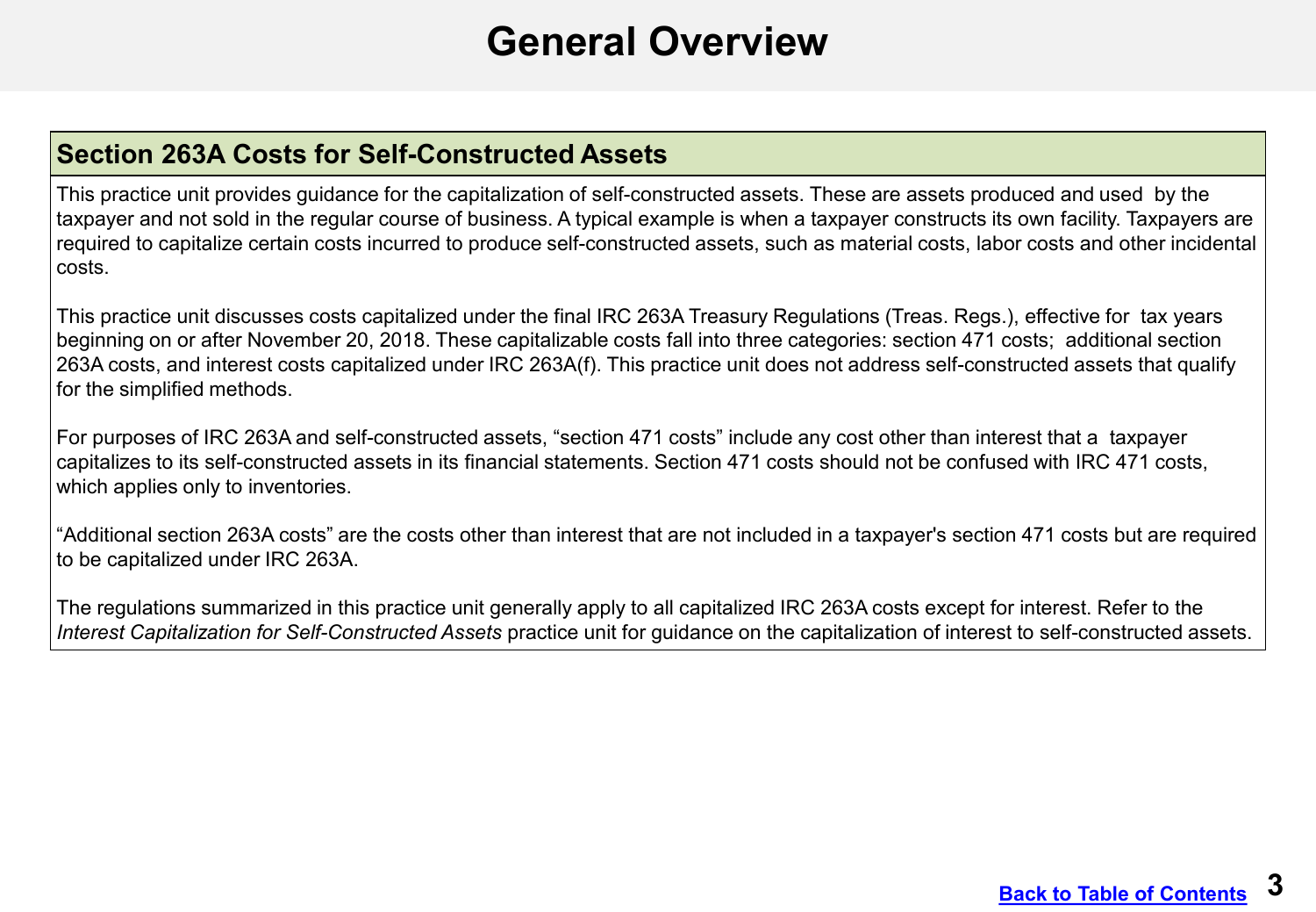## **Facts of Concept**

<span id="page-3-0"></span>

| <b>Section 263A Costs for Self-Constructed Assets</b>                                                                                                                                                                                                                                                                                                                                        |  |
|----------------------------------------------------------------------------------------------------------------------------------------------------------------------------------------------------------------------------------------------------------------------------------------------------------------------------------------------------------------------------------------------|--|
| <b>Facts of Concept</b>                                                                                                                                                                                                                                                                                                                                                                      |  |
| • IRC 263A was enacted as part of the Tax Reform Act of 1986. Substantive changes to the applicable law were made by the<br>Omnibus Budget Reconciliation Act of 1987, the Technical and Miscellaneous Revenue Act of 1988, the Omnibus Budget<br>Reconciliation Act of 1989, and Tax Cuts & Jobs Act (TCJA) of 2017.                                                                        |  |
| • IRC 263A provides a single, comprehensive set of rules to govern the capitalization of the costs of producing, acquiring, and<br>holding property, subject to appropriate exceptions where application of the rules might be unduly burdensome.                                                                                                                                            |  |
| • The rules more accurately reflect income and prevent unwarranted deferral of taxes by properly matching income with related<br>expenses.                                                                                                                                                                                                                                                   |  |
| • These rules make the tax system more neutral by eliminating the differences in the former capitalization rules that created<br>distortions in the allocation of economic resources and in the way certain economic activities are organized.                                                                                                                                               |  |
| • IRC 263A is a timing provision. It does not create or disallow deductions; it merely changes the timing of the deduction.                                                                                                                                                                                                                                                                  |  |
| . The definitions of section 471 costs and additional section 263A costs apply for taxable years beginning on or after November 20,<br>2018; see the uniform capitalization regulations effective November 20, 2018.                                                                                                                                                                         |  |
| • Under TCJA, a small business taxpayer is exempted from the uniform capitalization rules (for example, IRC 263A). A small<br>business taxpayer is defined as a trade or business that has average annual gross receipts for the preceding three taxable years<br>not exceeding \$25 million, indexed to inflation. This exception does not apply to a tax shelter defined in IRC 448(d)(3). |  |
| • This practice unit addresses a taxpayer on the accrual basis of accounting.                                                                                                                                                                                                                                                                                                                |  |
| CAUTION: This practice unit does not address self-constructed assets that are considered eligible property for purposes of the<br>simplified allocation methods.                                                                                                                                                                                                                             |  |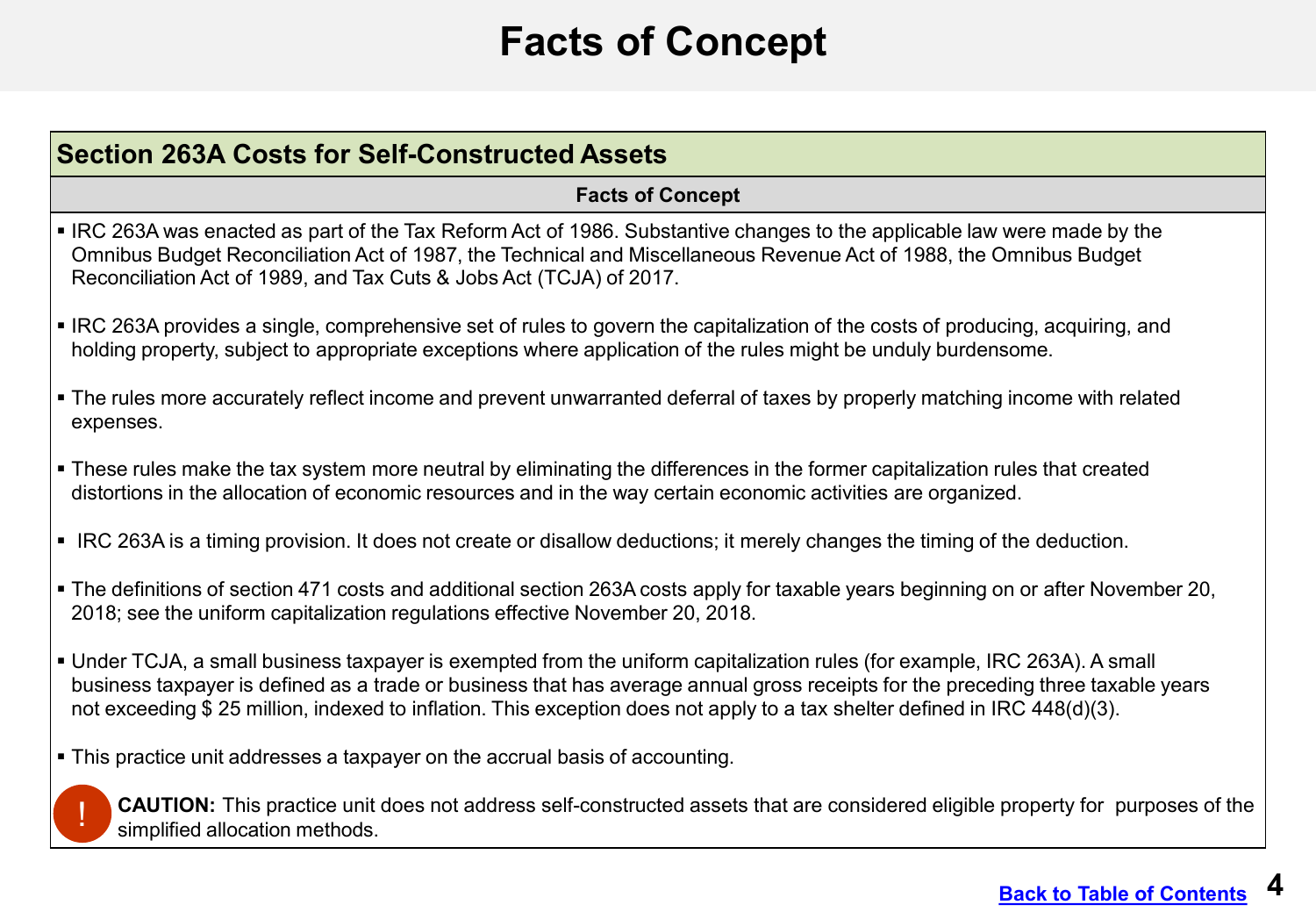#### **Detailed Explanation of the Concept**

#### <span id="page-4-0"></span>**Section 263A Costs for Self-Constructed Assets**

| <b>Analysis</b>                                                                                                                                                                                                                                                                                                                                                                                                                                                                                                                             | <b>Resources</b>                                                                                                                               |
|---------------------------------------------------------------------------------------------------------------------------------------------------------------------------------------------------------------------------------------------------------------------------------------------------------------------------------------------------------------------------------------------------------------------------------------------------------------------------------------------------------------------------------------------|------------------------------------------------------------------------------------------------------------------------------------------------|
| Self-constructed assets are assets produced by a taxpayer for use in its trade or business. For<br>instance, a taxpayer may construct, or contract to construct, a retail store or an office building<br>for its own use. The costs to build the assets are not deducted currently, but are capitalized<br>then recovered through depreciation, amortization or upon the sale or disposal of the asset.                                                                                                                                     | <b>- IRC 263A</b><br>$\blacksquare$ IRC 263A(f)<br>■ Treas. Reg. 1.446-1(c)(1)(ii)<br>Treas. Reg. 1.263A-1(d)(4)<br>Treas. Reg. 1.263A-1(d)(1) |
| In the case of self-constructed property, capitalize means to charge to a capital account or<br>basis.                                                                                                                                                                                                                                                                                                                                                                                                                                      | ■ Treas. Reg. 1.263A-1(c)(2)(ii)                                                                                                               |
| Self-constructed assets are subject to IRC 263A. Any cost capitalized under section 263A<br>may not be charged to capital accounts or basis earlier than the taxable year in which it is<br>incurred per the accrual method of accounting. Under an accrual method, a cost is incurred in<br>the taxable year in which all the events have occurred that establish the fact of the liability, the<br>amount of the cost can be determined with reasonable accuracy, and economic performance<br>has occurred with respect to the liability. |                                                                                                                                                |
| Section 263A costs are direct costs and certain indirect costs allocable to the self-constructed<br>asset that a taxpayer must capitalize. For example, if the taxpayer builds a structure for its<br>own use, the cost of material and labor incurred is capitalizable in addition to property taxes on<br>the land and the cost of utilities used during construction.                                                                                                                                                                    |                                                                                                                                                |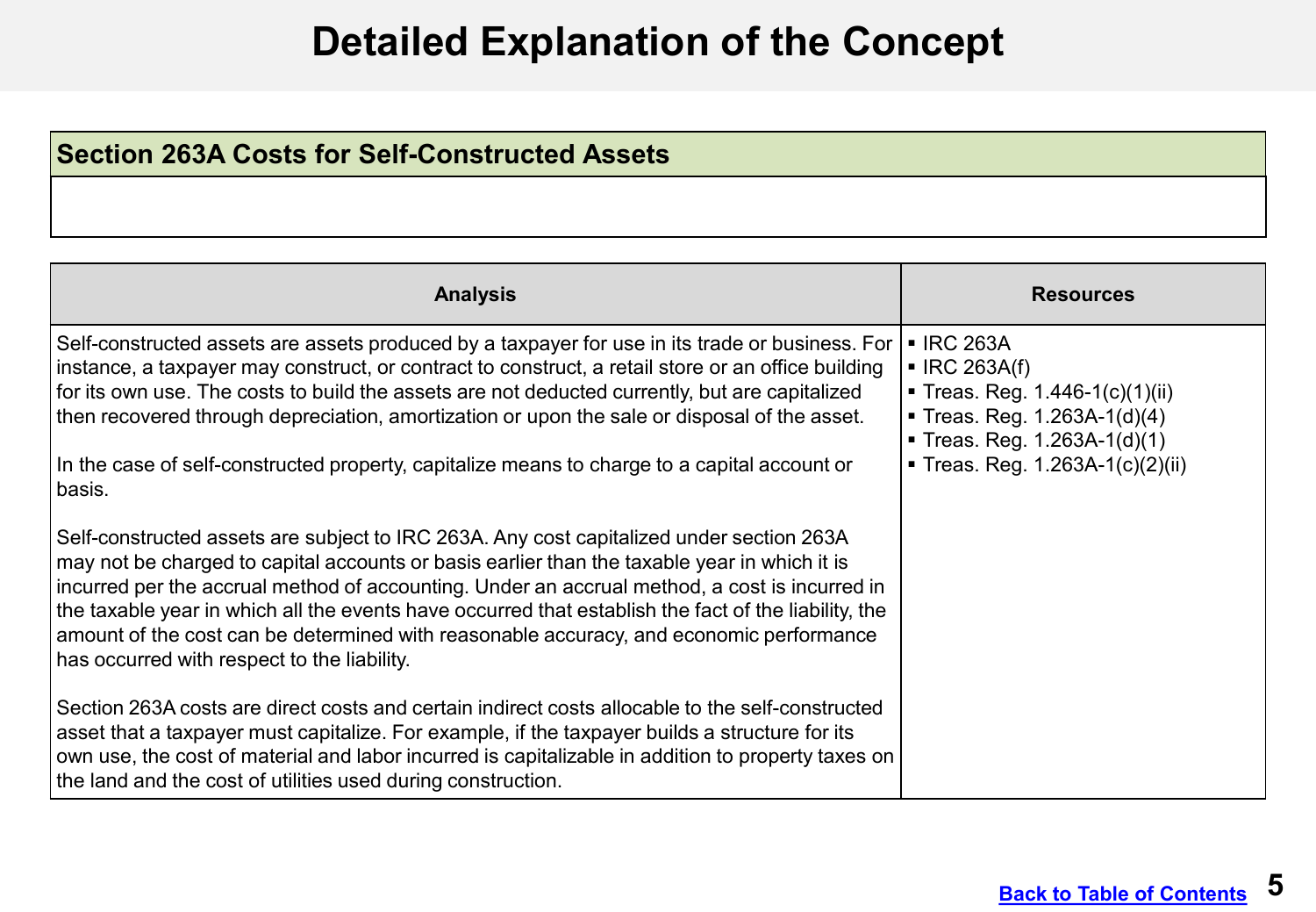| <b>Section 263A Costs for Self-Constructed Assets</b>                                                                                                                                                                                                                                                                                                                                                                                                                                                                                                                                                                                                                                                                                                                                                                                      |                                                                                                                                                                   |  |
|--------------------------------------------------------------------------------------------------------------------------------------------------------------------------------------------------------------------------------------------------------------------------------------------------------------------------------------------------------------------------------------------------------------------------------------------------------------------------------------------------------------------------------------------------------------------------------------------------------------------------------------------------------------------------------------------------------------------------------------------------------------------------------------------------------------------------------------------|-------------------------------------------------------------------------------------------------------------------------------------------------------------------|--|
| <b>Analysis</b>                                                                                                                                                                                                                                                                                                                                                                                                                                                                                                                                                                                                                                                                                                                                                                                                                            | <b>Resources</b>                                                                                                                                                  |  |
| Section 263A costs are the sum of three types of costs:<br>I ■ Section 471 costs as defined in IRC 263A,<br>L■ Additional section 263A costs, and<br>$\vert$ • Interest capitalizable under IRC 263A(f).<br>Section 471 costs and additional section 263A costs are described below. For a discussion<br>of interest capitalization refer to the Interest Capitalization for Self-Constructed Assets<br>practice unit.<br>Section 471 Costs<br>For self-constructed assets, section 471 costs include any costs, other than interest,<br>capitalized as production costs of property produced, as reported in the taxpayer's financial<br>statement. This definition applies to taxable years beginning on or after November 20, 2018.<br>Typically, section 471 costs include the direct materials and the direct labor costs incurred to | Treas. Reg. 1.263A-1(d)(2)(i)<br>Treas. Reg. $1.263A-1(c)(2)$<br>■ Treas. Reg. 1.263A-1(j)(2)(ii)<br>Treas. Reg. 1.263A-1(d)(2)(vi)<br>Treas. Reg. 1.263A-1(I)(5) |  |
| $\mid$ produce the property. Examples include lumber and wages paid to workers to build a structure<br>for use in the taxpayer's business. Indirect production costs of a self-constructed asset are<br>also section 471 costs, provided some portion of the costs incurred is properly allocable to the<br>property produced. For example, engineering, design, utilities, and insurance costs incurred to<br>I build the self-constructed asset.                                                                                                                                                                                                                                                                                                                                                                                         |                                                                                                                                                                   |  |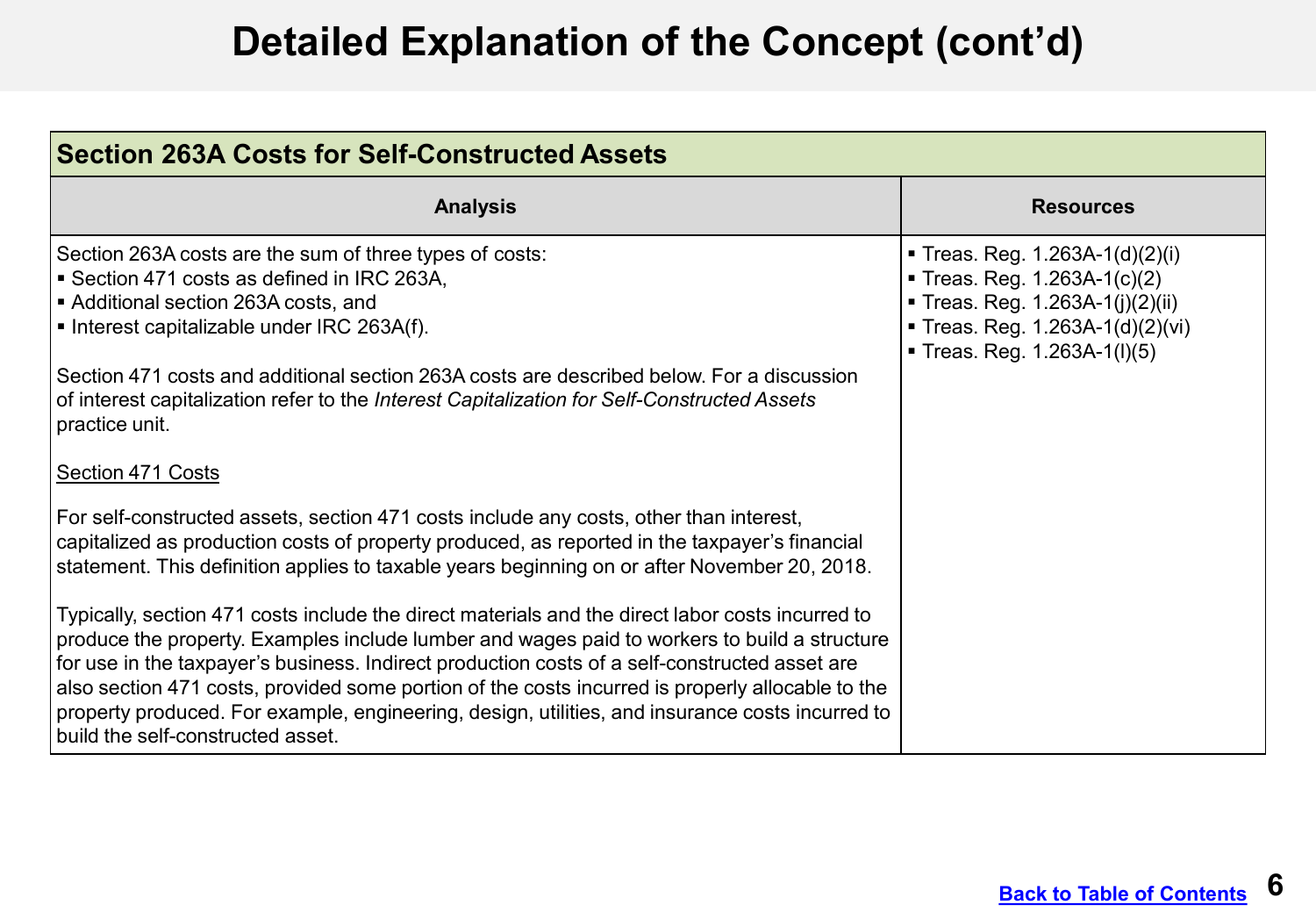| <b>Section 263A Costs for Self-Constructed Assets</b>                                                                                                                                                                                                                                                                                                                                                                                                                                                                                                                                                                                                                                                                                                                                                                                                                                                                                                                                                                                                                                                                                                                                                                                                                                                                                                                                                                              |                                                                   |  |
|------------------------------------------------------------------------------------------------------------------------------------------------------------------------------------------------------------------------------------------------------------------------------------------------------------------------------------------------------------------------------------------------------------------------------------------------------------------------------------------------------------------------------------------------------------------------------------------------------------------------------------------------------------------------------------------------------------------------------------------------------------------------------------------------------------------------------------------------------------------------------------------------------------------------------------------------------------------------------------------------------------------------------------------------------------------------------------------------------------------------------------------------------------------------------------------------------------------------------------------------------------------------------------------------------------------------------------------------------------------------------------------------------------------------------------|-------------------------------------------------------------------|--|
| <b>Analysis</b>                                                                                                                                                                                                                                                                                                                                                                                                                                                                                                                                                                                                                                                                                                                                                                                                                                                                                                                                                                                                                                                                                                                                                                                                                                                                                                                                                                                                                    | <b>Resources</b>                                                  |  |
| Section 471 Costs (cont'd)<br>As previously stated, section 471 costs for self-constructed assets are costs the taxpayer<br>reports in their financial statement as production costs. If a cost has no connection to the<br>production of the assets or if the cost is not deductible for federal income tax purposes, then it<br>must be removed. It is not a section 471 cost.<br>Additionally, a taxpayer may elect to remove eligible period costs included in the financial<br>statements from section 471 costs. In this instance, the taxpayer capitalized an allowable<br>period cost for book purposes but elects not to, and is not required to, capitalize the cost<br>under IRC 263A. An example of this kind of cost is an officer's salary for services related to<br>the taxpayer's overall management rather than to the direct production of the self-constructed<br>asset. These are known as deductible service costs.<br>Although the taxpayer elected for book purposes to capitalize this cost to the self-constructed<br>asset, it is a type of cost that is not subject to IRC 263A capitalization. The cost can be<br>removed using a reasonable method that approximates how the cost was originally<br>capitalized to the self-constructed asset. For example, if the cost is using a burden rate<br>method, then the removal of the cost must be by a method that resembles the burden rate<br>method. | ■ Treas. Reg. 1.263A-1(d)(2)(i)<br>Treas. Reg. 1.263A-1(d)(2)(vi) |  |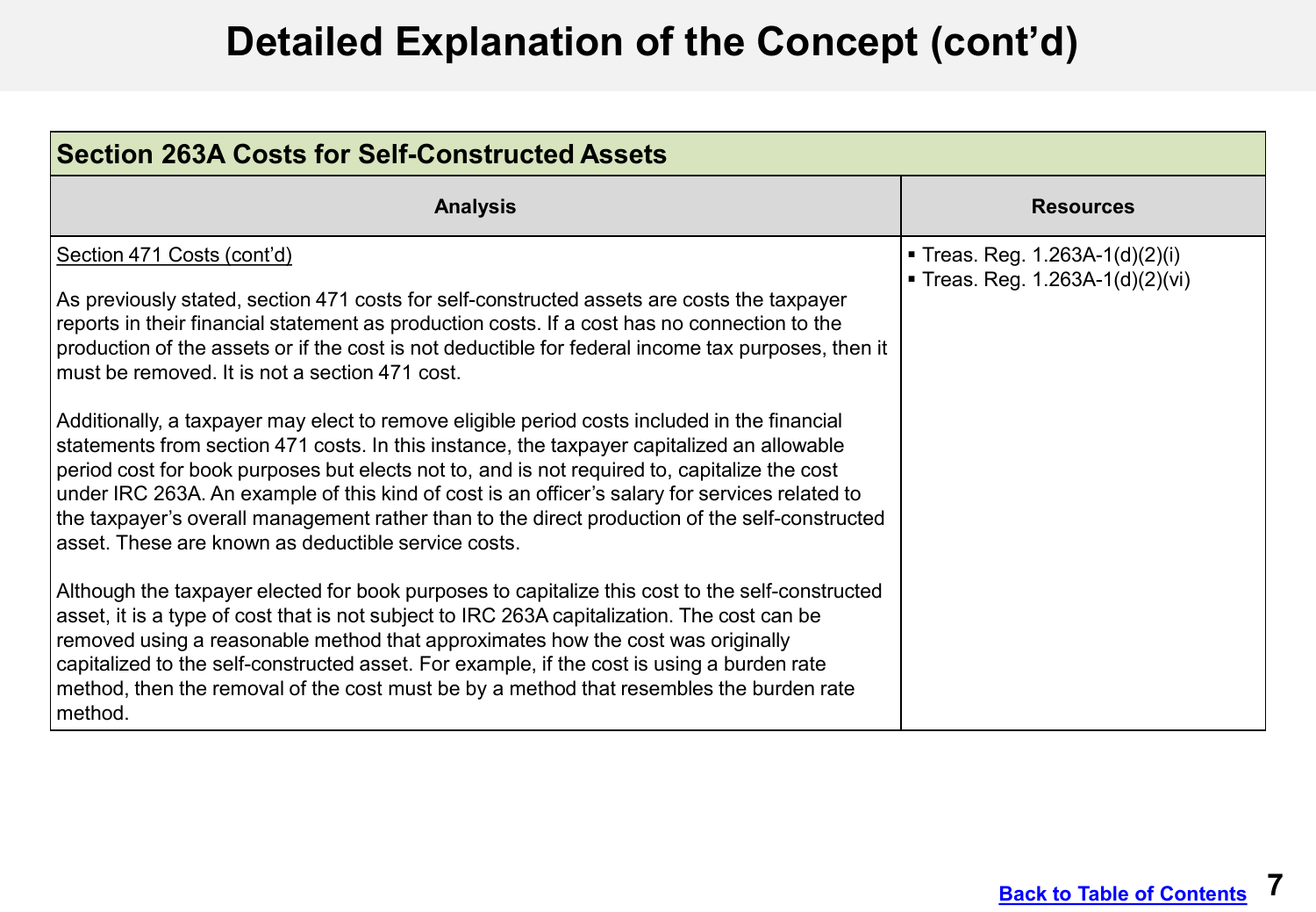| <b>Section 263A Costs for Self-Constructed Assets</b>                                                                                                                                                                                                                                                                                                                                                                                                                                                                                                                                                                                                                                                                                                                                                                                                                                                                                                                                                                                                   |                                                                 |  |
|---------------------------------------------------------------------------------------------------------------------------------------------------------------------------------------------------------------------------------------------------------------------------------------------------------------------------------------------------------------------------------------------------------------------------------------------------------------------------------------------------------------------------------------------------------------------------------------------------------------------------------------------------------------------------------------------------------------------------------------------------------------------------------------------------------------------------------------------------------------------------------------------------------------------------------------------------------------------------------------------------------------------------------------------------------|-----------------------------------------------------------------|--|
| <b>Analysis</b>                                                                                                                                                                                                                                                                                                                                                                                                                                                                                                                                                                                                                                                                                                                                                                                                                                                                                                                                                                                                                                         | <b>Resources</b>                                                |  |
| Section 471 Costs (cont'd)<br>The taxpayer's financial statement must be one of the following, listed in descending order of<br>priority:<br>$\blacktriangleright$ A financial statement the taxpayer must file with the Securities and Exchange<br>Commission (SEC)<br>• A certified audited financial statement that accompanies the report of an independent<br>certified public accountant (or in the case of a foreign entity, accompanies the report of a<br>similarly qualified independent professional) that the taxpayer uses for:<br>Credit purposes,<br>Reporting to shareholders, partners, or similar persons, or<br>Any other substantial non-tax purpose.<br>A financial statement (other than a tax return) the taxpayer must provide to the federal or a<br>state government or any federal or state agency (other than the SEC or the Internal Revenue<br>Service)<br>• A financial statement used for:<br>Credit purposes,<br>Reporting to shareholders, partners, or similar persons, or<br>Any other substantial non-tax purpose. | ■ Treas. Reg. 1.263A-1(d)(2)(i)<br>Treas. Reg. $1.263A-1(d)(6)$ |  |
| By definition, section 471 costs are costs the taxpayer capitalized per their books (for example<br>$\vert$ in its financial statements). But the amount of the cost the taxpayer can use for federal income<br>tax purposes is the amount incurred in the taxable year.                                                                                                                                                                                                                                                                                                                                                                                                                                                                                                                                                                                                                                                                                                                                                                                |                                                                 |  |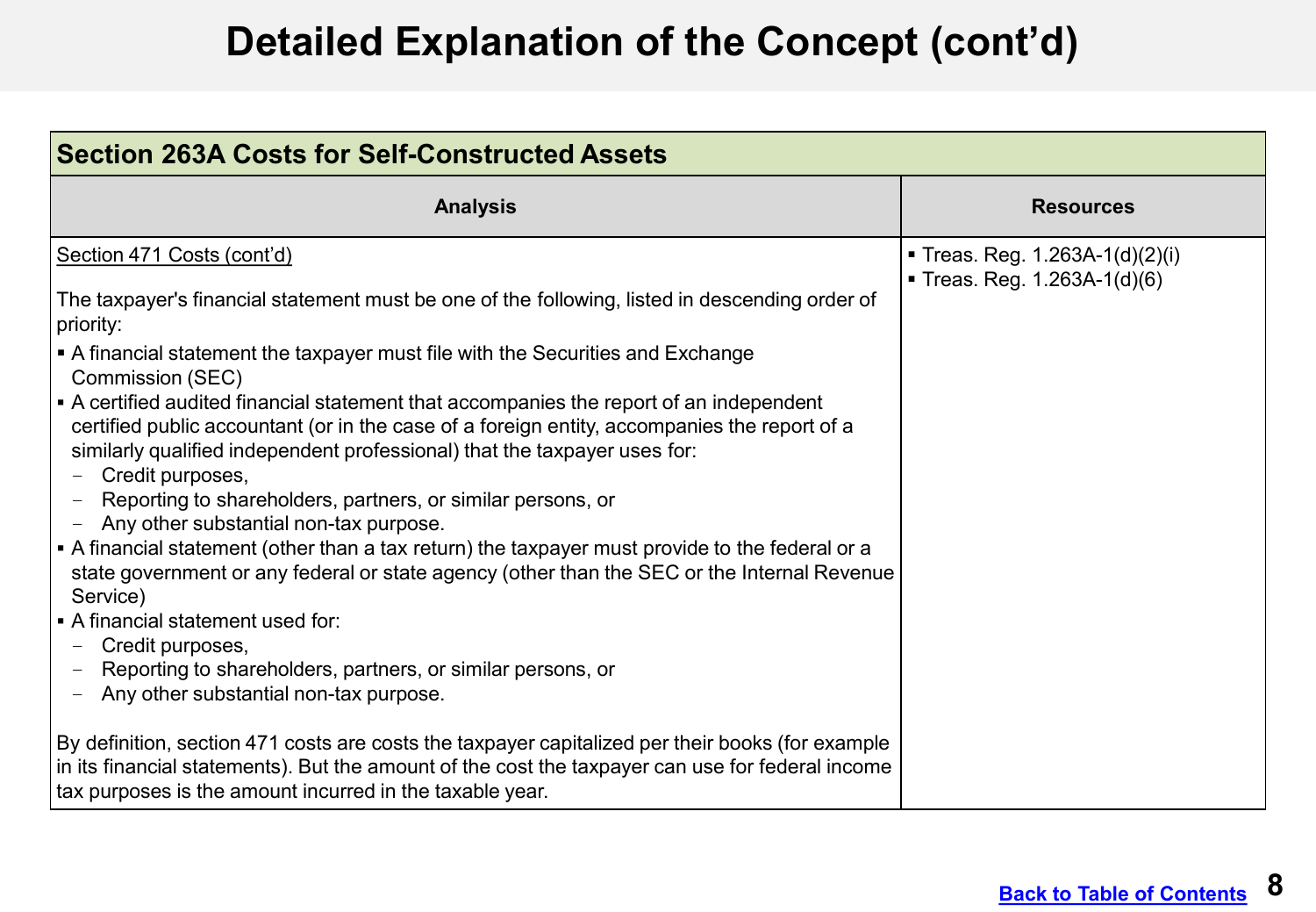| <b>Section 263A Costs for Self-Constructed Assets</b>                                                                                                                                                                                                                                                                                                                                                                                                                                                                                                                                                                                                                                                                                                                                                                                                                                                                                                                                                                                                                                                                                                                                                                                               |                                                                                                                                                                                                                                         |  |
|-----------------------------------------------------------------------------------------------------------------------------------------------------------------------------------------------------------------------------------------------------------------------------------------------------------------------------------------------------------------------------------------------------------------------------------------------------------------------------------------------------------------------------------------------------------------------------------------------------------------------------------------------------------------------------------------------------------------------------------------------------------------------------------------------------------------------------------------------------------------------------------------------------------------------------------------------------------------------------------------------------------------------------------------------------------------------------------------------------------------------------------------------------------------------------------------------------------------------------------------------------|-----------------------------------------------------------------------------------------------------------------------------------------------------------------------------------------------------------------------------------------|--|
| <b>Analysis</b>                                                                                                                                                                                                                                                                                                                                                                                                                                                                                                                                                                                                                                                                                                                                                                                                                                                                                                                                                                                                                                                                                                                                                                                                                                     | <b>Resources</b>                                                                                                                                                                                                                        |  |
| Section 471 Costs (cont'd)<br>The amounts capitalized as section 471 costs are costs incurred before, during, and after the<br>production period of the self-constructed asset. The "production period" runs from the date<br>when production of the self-constructed asset begins and ends on the date the asset is<br>ready to be placed in service.<br>Section 471 costs required to be capitalized under IRC 263A may not be charged to the<br>basis of the self-constructed asset any earlier than the taxable year the amount is incurred. A<br>cost is incurred in the taxable year in which the three-part all events test is met:<br>• All the events have occurred that establish the fact of the liability,<br>• The amount of the cost can be determined with reasonable accuracy, and<br><b>Economic performance has occurred.</b><br>See IRC 461(h) and the related regulations to determine when economic performance occurs.<br>Costs not deductible for federal income tax purposes or period costs with no connection to the<br>production of the self-constructed asset are not section 471 costs. For example, penalties paid<br>on late real estate taxes or advertising costs that promote the expansion of the business, are | Treas. Reg. $1.263A-2(a)(3)(i)$<br>■ Treas. Reg. 1.263A-2(a)(3)(ii)<br>Treas. Reg. 1.263A-2(a)(3)(iii)<br>Treas. Reg. 1.263A-1(c)(2)(ii)<br>Treas. Reg. 1.263A-1(c)(3)<br>$\blacksquare$ IRC 263A(f)(5)(B)<br>$\blacksquare$ IRC 461(h) |  |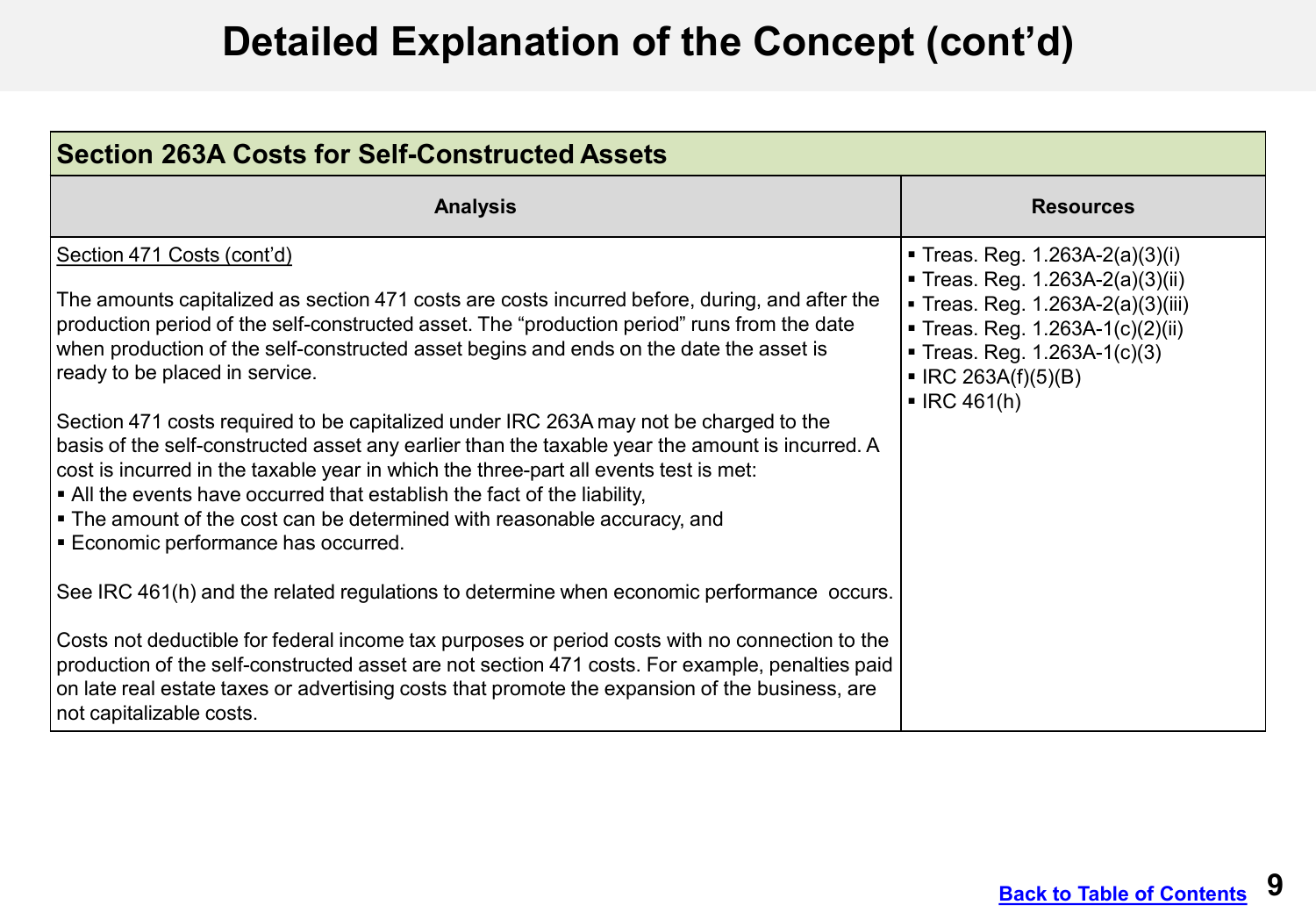| <b>Section 263A Costs for Self-Constructed Assets</b>                                                                                                                                                                                                                                                                                                                                                                                                                                                                                                                                                                                                                                                                                                                                                          |                                                                                                                                                                                                                                                |  |
|----------------------------------------------------------------------------------------------------------------------------------------------------------------------------------------------------------------------------------------------------------------------------------------------------------------------------------------------------------------------------------------------------------------------------------------------------------------------------------------------------------------------------------------------------------------------------------------------------------------------------------------------------------------------------------------------------------------------------------------------------------------------------------------------------------------|------------------------------------------------------------------------------------------------------------------------------------------------------------------------------------------------------------------------------------------------|--|
| <b>Analysis</b>                                                                                                                                                                                                                                                                                                                                                                                                                                                                                                                                                                                                                                                                                                                                                                                                | <b>Resources</b>                                                                                                                                                                                                                               |  |
| <b>Section 471 Direct Material Costs</b><br>A taxpayer's section 471 costs must include all direct material costs of the self-constructed<br>property produced, whether or not a taxpayer capitalizes these costs in its financial<br>statements.<br>Direct material costs include the cost of materials that become an integral part of the self-<br>constructed asset and those materials consumed in production that can be identified or<br>associated with the asset. For example, a cost described in Treas. Reg. 1.162-3 relating to<br>the cost of a material or supply may be a direct material cost.<br>Direct material costs incurred during the taxable year must be allocated to the self-constructed<br>asset using the taxpayer's method of accounting for materials. Examples include specific | <b>Treas. Reg. 1.263A-1(d)(2)(ii)</b><br>Treas. Reg. 1.263A-1(e)(2)(i)(A)<br>Treas. Reg. 1.162-3<br>Treas. Reg. 1.263A-1(g)(1)<br><b>Treas. Reg. 1.263A-1(f)(4)(i)</b><br>■ Treas. Reg. 1.263A-1(f)(4)(ii)<br>Treas. Reg. $1.263A-1(f)(1)-(3)$ |  |
| identification; first-in, first-out (FIFO); last-in, first-out (LIFO) or any other reasonable allocation<br>method. A reasonable allocation method is a method that is verifiable and consistently applied.<br>Treas. Reg. 1.263A-1(f) sets forth various methods that taxpayers may use. Allocation<br>methods are also discussed later in the practice unit.                                                                                                                                                                                                                                                                                                                                                                                                                                                 |                                                                                                                                                                                                                                                |  |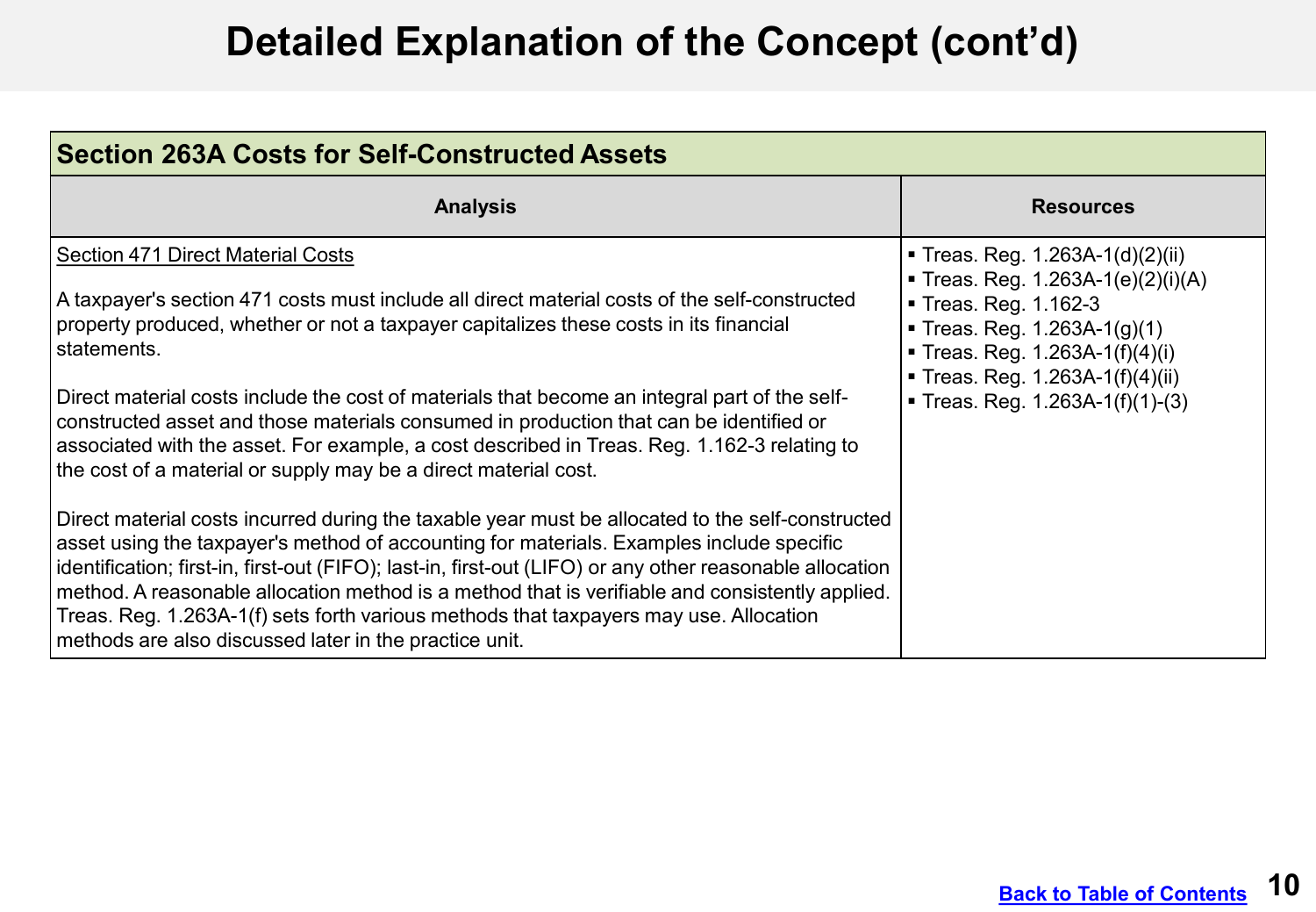| <b>Section 263A Costs for Self-Constructed Assets</b>                                                                                                                                                                                                                                                                                                                                                                                                                                                                                                                                                                                                                                                                                                                                                                                                                                                                                               |                                                                                                             |  |
|-----------------------------------------------------------------------------------------------------------------------------------------------------------------------------------------------------------------------------------------------------------------------------------------------------------------------------------------------------------------------------------------------------------------------------------------------------------------------------------------------------------------------------------------------------------------------------------------------------------------------------------------------------------------------------------------------------------------------------------------------------------------------------------------------------------------------------------------------------------------------------------------------------------------------------------------------------|-------------------------------------------------------------------------------------------------------------|--|
| <b>Analysis</b>                                                                                                                                                                                                                                                                                                                                                                                                                                                                                                                                                                                                                                                                                                                                                                                                                                                                                                                                     | <b>Resources</b>                                                                                            |  |
| Section 471 Direct Labor Costs<br>A taxpayer's section 471 costs must include all direct labor costs incurred in the production of<br>self-constructed property, whether or not a taxpayer capitalizes these costs in its financial<br>l statements.<br>l Direct labor costs include the costs of labor that can be identified or associated with the<br>specific property produced. For this purpose, labor encompasses full-time and part-time<br>employees, as well as contract employees and independent contractors. Direct labor costs<br>include all elements of compensation other than costs that are classified as indirect labor in<br>Treas. Reg. 1.263A-1(e)(3)(ii)(D) (for example employee benefit costs). Elements of direct<br>Iabor costs include basic compensation, overtime pay, vacation pay, holiday pay, sick leave<br>pay, shift differential, payroll taxes, and payments to a supplemental unemployment benefit<br>plan. | ■ Treas. Reg. $1.263A-1(d)(2)(ii)$<br>Treas. Reg. 1.263A-1(e)(2)(i)(B)<br>Treas. Reg. 1.263A-1(e)(3)(ii)(D) |  |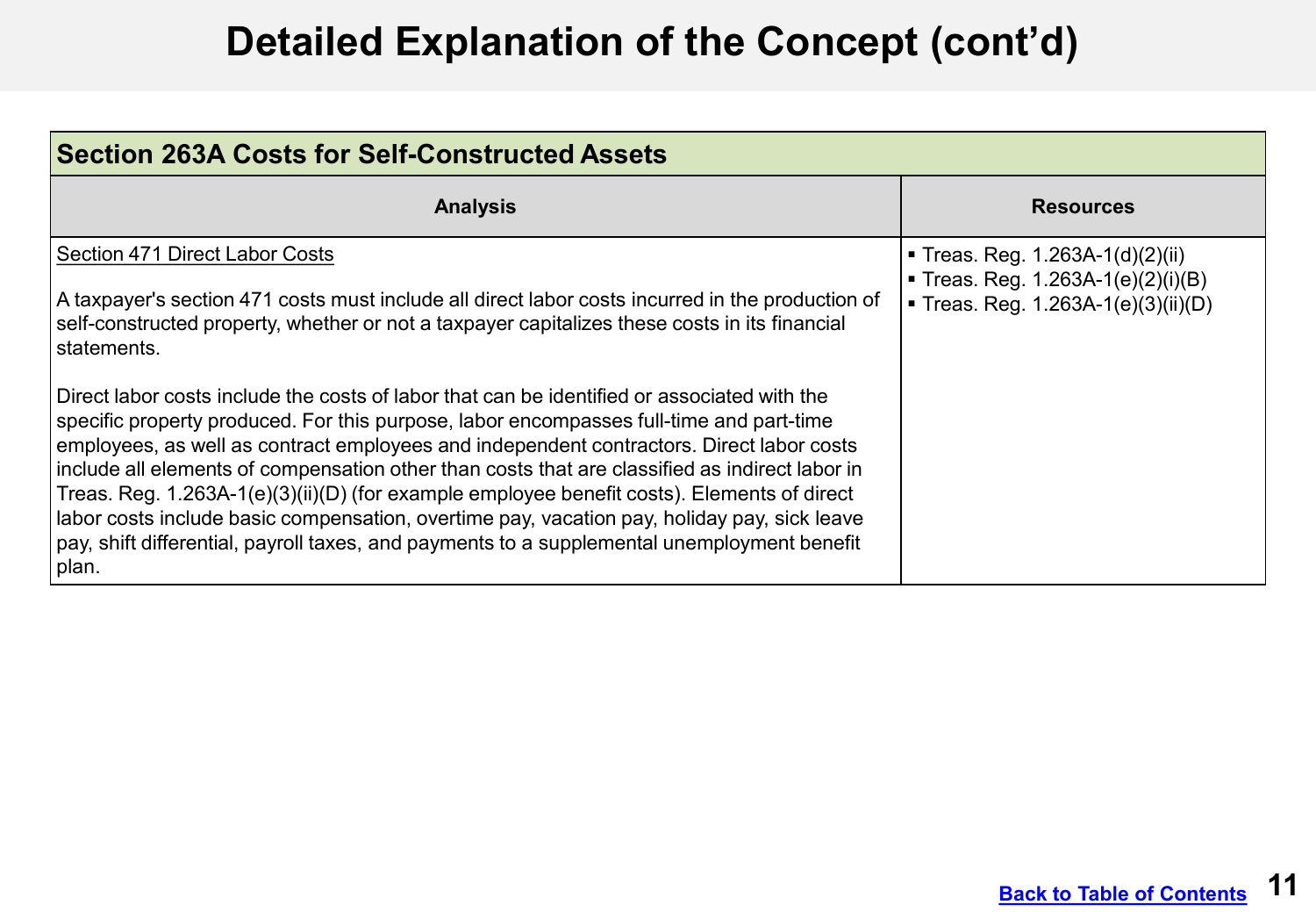| <b>Section 263A Costs for Self-Constructed Assets</b>                                                                                                                                                                                                                                                                                                                          |                                                                                                      |  |
|--------------------------------------------------------------------------------------------------------------------------------------------------------------------------------------------------------------------------------------------------------------------------------------------------------------------------------------------------------------------------------|------------------------------------------------------------------------------------------------------|--|
| <b>Analysis</b>                                                                                                                                                                                                                                                                                                                                                                | <b>Resources</b>                                                                                     |  |
| <b>Additional Section 263A Costs</b><br>These costs are the indirect costs allocable to the property produced that are not included in a<br>taxpayer's section 471 costs. All indirect costs properly allocable to the self-constructed asset<br>produced must be capitalized under IRC 263A.                                                                                  | ■ Treas. Reg. 1.263A-1(d)(3)(i)<br>Treas. Reg. 1.263A-1(e)(3)(i)<br>■ Treas. Reg. 1.263A-1(e)(3)(ii) |  |
| Treas. Reg. 1.263A-1(e)(3)(ii) provides examples of indirect costs that must be capitalized:<br>Indirect labor costs,<br> ■ Officer's compensation,<br>Employee benefit expenses,<br>Purchasing costs,<br>Handling costs,<br>Storage costs,<br>Insurance,<br><b>Utilities,</b><br>Quality control.                                                                             |                                                                                                      |  |
| Indirect costs are properly allocable to property produced when the costs directly benefit<br>production or are incurred during production. Taxpayers must reasonably allocate indirect<br>costs between the production of the self-constructed asset and all other activities that benefit<br>from the incurred costs (for example production, resale, and other activities). |                                                                                                      |  |
| Additional section 263A costs include costs incurred before, during, or after the production<br>period for the self-constructed asset. The "production period" begins on the date when<br>production of the self-constructed asset begins and ends on the date the asset is ready to be<br>placed in service.                                                                  |                                                                                                      |  |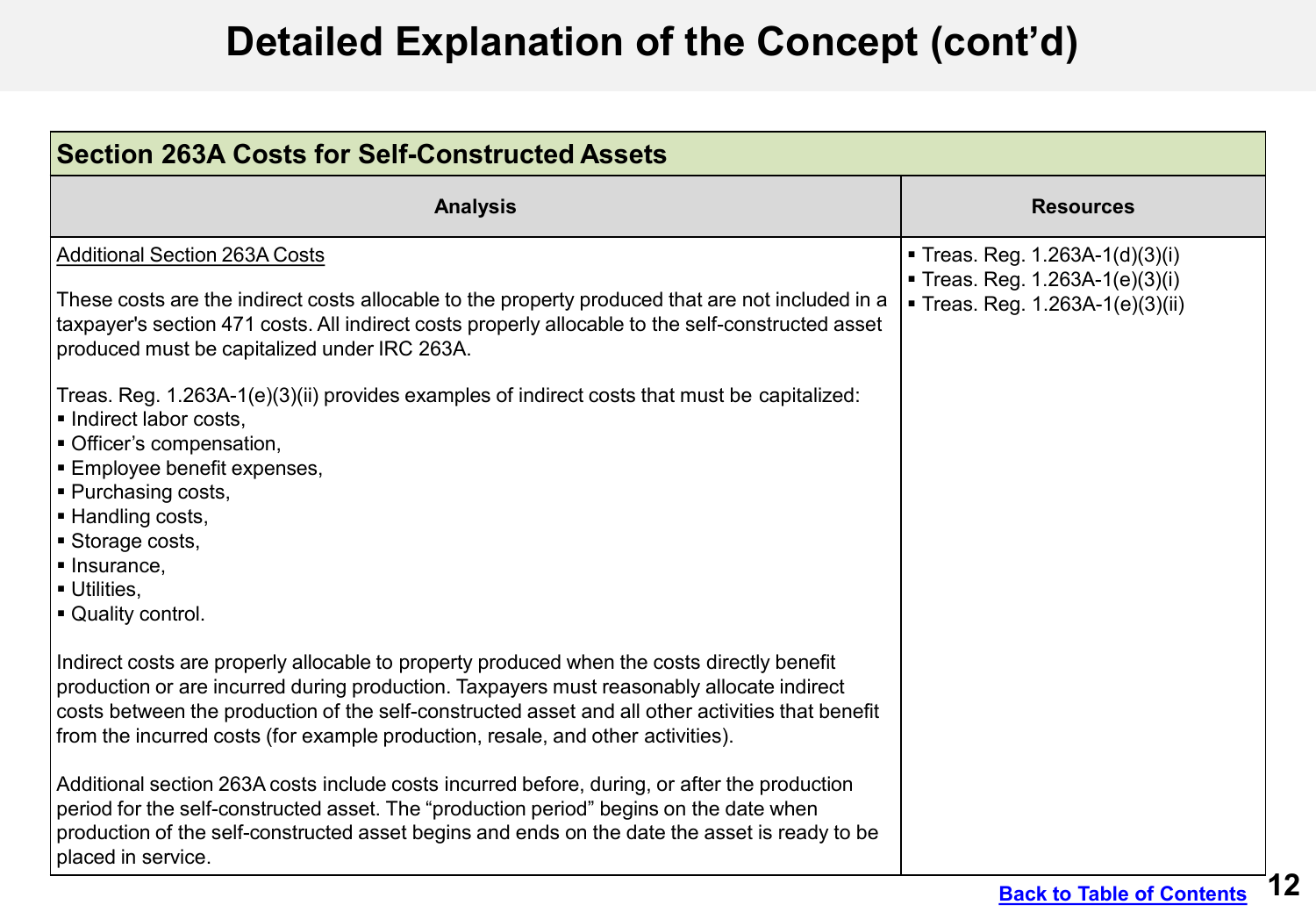| <b>Section 263A Costs for Self-Constructed Assets</b>                                                                                                                                                                                                                                                                                                                                                                                                                                                                                                                                                                                                                                                                                                                                                                                                                                                                                                                                                                                                                                                                                                                                                                                                      |                                                                                                                                 |
|------------------------------------------------------------------------------------------------------------------------------------------------------------------------------------------------------------------------------------------------------------------------------------------------------------------------------------------------------------------------------------------------------------------------------------------------------------------------------------------------------------------------------------------------------------------------------------------------------------------------------------------------------------------------------------------------------------------------------------------------------------------------------------------------------------------------------------------------------------------------------------------------------------------------------------------------------------------------------------------------------------------------------------------------------------------------------------------------------------------------------------------------------------------------------------------------------------------------------------------------------------|---------------------------------------------------------------------------------------------------------------------------------|
| <b>Analysis</b>                                                                                                                                                                                                                                                                                                                                                                                                                                                                                                                                                                                                                                                                                                                                                                                                                                                                                                                                                                                                                                                                                                                                                                                                                                            | <b>Resources</b>                                                                                                                |
| Additional Section 263A Costs (cont'd)<br>$\mid$ A taxpayer determines the amount for additional section 263A costs by using the amounts<br>of such costs that are incurred in the taxable year for federal income tax purposes. A cost is<br>incurred, and generally capitalized to the basis of the self-constructed asset for federal<br>lincome tax purposes, in the taxable year in which the three-part all events test is met:<br>$\vert$ • All the events have occurred that establish the fact of the liability,<br>$\vert$ = The amount of the cost can be determined with reasonable accuracy, and<br>Economic performance has occurred.<br>See IRC 461(h) and the related regulations to determine the time when economic<br>performance occurs.<br>If the exact amount of the liability cannot be determined, the taxpayer can still consider as<br>incurred the portion of the liability which can be computed with reasonable accuracy within the<br>taxable year. For example, A renders services to B during the taxable year for which A<br>charges \$10,000. B admits a liability to A for \$6,000 but contests the remainder. B may<br>  consider only \$6,000 as an expense for the taxable year in which the services were rendered. | ■ Treas. Reg. 1.263A-1(c)(2)(ii)<br>Treas. Reg. 1.446-1(c)(1)(ii)<br>$\blacksquare$ IRC 461(h)<br>Treas. Reg. 1.461-1(a)(2)(ii) |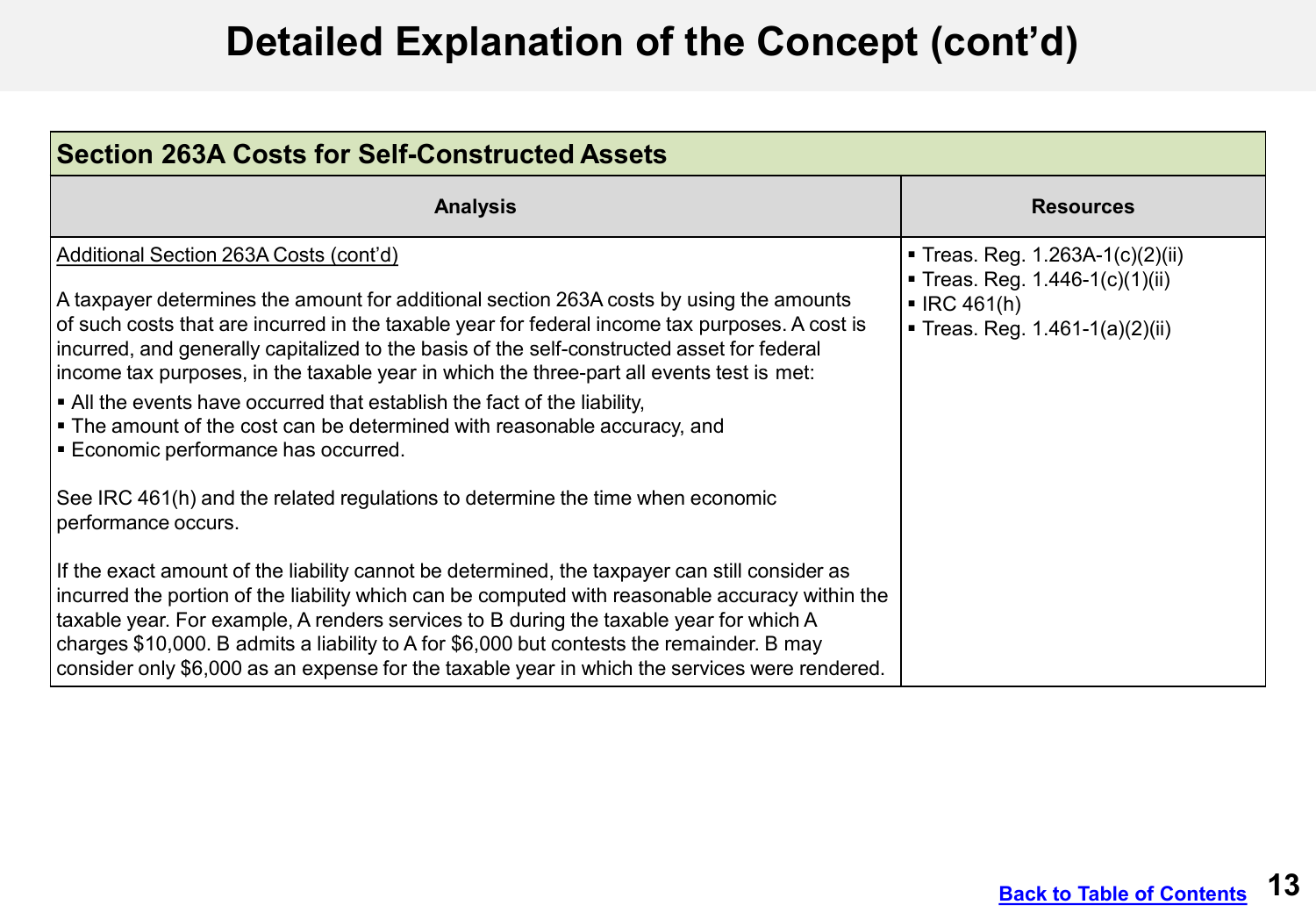| <b>Section 263A Costs for Self-Constructed Assets</b>                                                                                                                                                                                                                                                                                                                                                                                                                                                                                                                                                                                                                                                                                                                                                                                                                                                                                                                                                                                                                                                                                                                                                                                                                                                                                                                                                                                                                                                                                                                                  |                                                                                                                                                                                                                         |
|----------------------------------------------------------------------------------------------------------------------------------------------------------------------------------------------------------------------------------------------------------------------------------------------------------------------------------------------------------------------------------------------------------------------------------------------------------------------------------------------------------------------------------------------------------------------------------------------------------------------------------------------------------------------------------------------------------------------------------------------------------------------------------------------------------------------------------------------------------------------------------------------------------------------------------------------------------------------------------------------------------------------------------------------------------------------------------------------------------------------------------------------------------------------------------------------------------------------------------------------------------------------------------------------------------------------------------------------------------------------------------------------------------------------------------------------------------------------------------------------------------------------------------------------------------------------------------------|-------------------------------------------------------------------------------------------------------------------------------------------------------------------------------------------------------------------------|
| <b>Analysis</b>                                                                                                                                                                                                                                                                                                                                                                                                                                                                                                                                                                                                                                                                                                                                                                                                                                                                                                                                                                                                                                                                                                                                                                                                                                                                                                                                                                                                                                                                                                                                                                        | <b>Resources</b>                                                                                                                                                                                                        |
| <b>Service Costs</b><br>Service costs are indirect costs that can be identified specifically with a service department<br>or function, or that directly benefit or are incurred by reason of a service department or<br>function. Service departments are defined as administrative, service, or support<br>departments that incur service costs. For example, service departments include personnel,<br>accounting, data processing, security, legal, and other similar departments. Costs incurred<br>in a service department may be all deductible or all capitalizable or a mixture of both.<br>Capitalizable service costs are service costs that directly benefit or are incurred in the<br>taxpayer's production activities. Therefore, these service costs must be capitalized under<br>section 263A. An example of a service department or function that incurs capitalizable<br>service costs is an accounting department performing cost accounting functions.<br>Mixed service costs are service costs that are partially allocable to production activities<br>(capitalizable) and partially allocable to non-production activities (deductible). For example, a<br>personnel department may incur costs to recruit factory workers, the costs of which are<br>allocable to production activities, and it may incur costs to develop wage, salary, and benefit<br>policies, the costs of which are allocable to non-production activities.<br>A reasonable allocation method must be used to properly allocate capitalizable service costs<br>to self-constructed assets. | ■ Treas. Reg. 1.263A-1(e)(4)(i)(A)<br>Treas. Reg. 1.263A-1(e)(4)(i)(B)<br>Treas. Reg. 1.263A-1(e)(4)(ii)(A)<br>Treas. Reg. 1.263A-1(e)(4)(ii)(C)<br>Treas. Reg. 1.263A-1(e)(4)(iii)(E)<br>Treas. Reg. 1.263A-1(g)(4)(i) |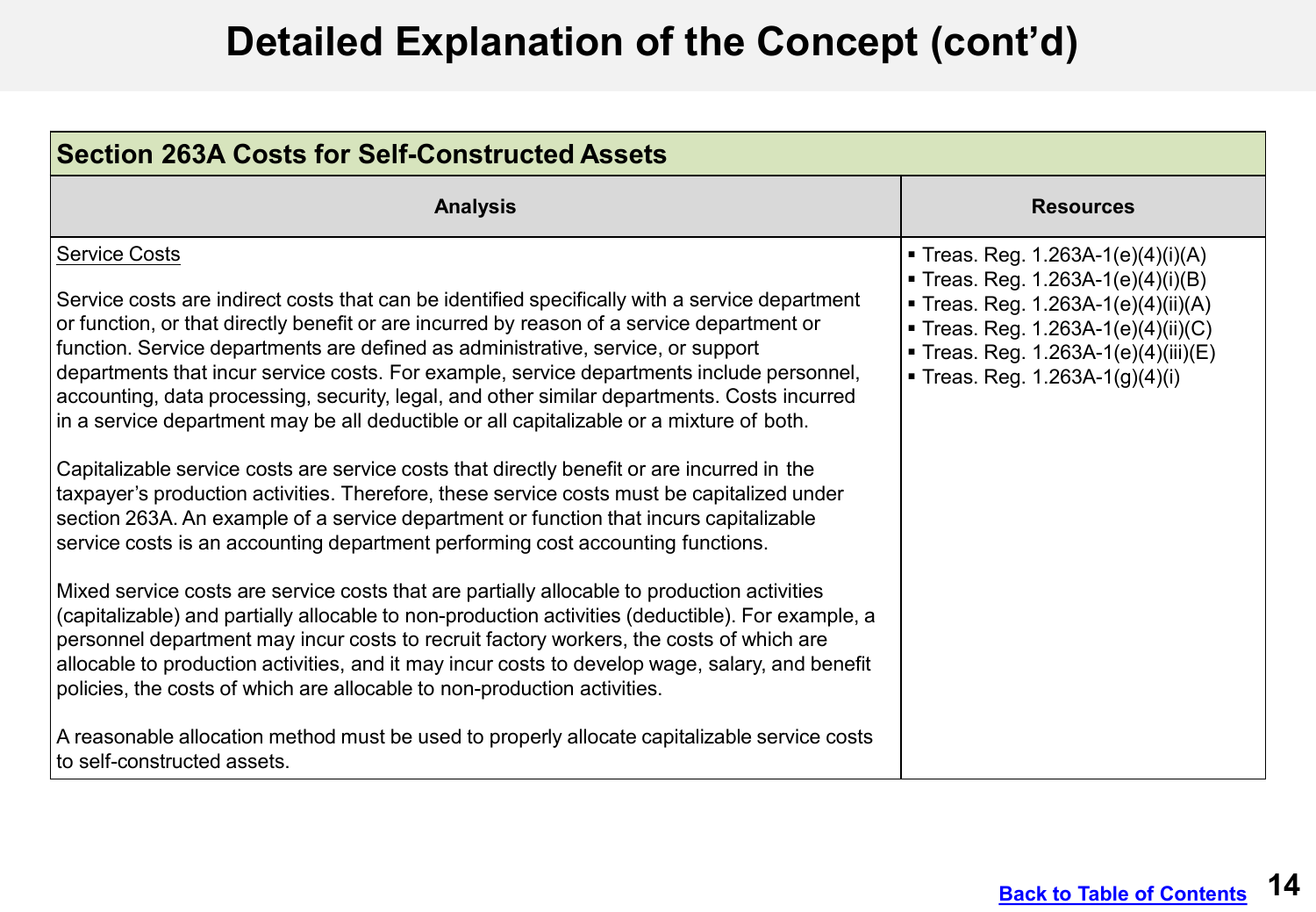| <b>Section 263A Costs for Self-Constructed Assets</b>                                                                                                                                                                                                                                                                                                                                                                                                                                                                                                                                                                                                                                                                                                                                                                                                                                                                                                                                                                                                                                                                                                                                                             |                                                                                                                                 |
|-------------------------------------------------------------------------------------------------------------------------------------------------------------------------------------------------------------------------------------------------------------------------------------------------------------------------------------------------------------------------------------------------------------------------------------------------------------------------------------------------------------------------------------------------------------------------------------------------------------------------------------------------------------------------------------------------------------------------------------------------------------------------------------------------------------------------------------------------------------------------------------------------------------------------------------------------------------------------------------------------------------------------------------------------------------------------------------------------------------------------------------------------------------------------------------------------------------------|---------------------------------------------------------------------------------------------------------------------------------|
| <b>Analysis</b>                                                                                                                                                                                                                                                                                                                                                                                                                                                                                                                                                                                                                                                                                                                                                                                                                                                                                                                                                                                                                                                                                                                                                                                                   | <b>Resources</b>                                                                                                                |
| <b>Allocation of Costs</b><br>Treasury regulations provide various detailed or specific (facts-and-circumstances) cost<br>allocation methods that taxpayers may use to allocate direct and indirect costs to property<br>produced:<br>Specific Identification Method<br>Traces costs to a cost objective, such as a function, department, activity, or product,<br>based on a cause and effect or other reasonable relationship between the costs and<br>the cost objective.<br><b>Burden Rate Method</b><br>Allocates an appropriate amount of indirect costs to property produced during the<br>taxable year using a predetermined rate that approximates the actual amount of<br>indirect costs incurred during the taxable year.<br>Standard Cost Method<br>Allocates an appropriate amount of direct and indirect costs to property produced by<br>the taxpayer using preestablished standard allowances, without reference to costs<br>actually incurred during the taxable year. Variances between the standard and actual<br>costs must be treated in accordance with Treas. Reg. 1.263A-1(f)(3)(ii)(B).<br>A taxpayer may use these methods if they are reasonable (that is, verifiable and consistently | Treas. Reg. $1.263A-1(f)(2)$<br>Treas. Reg. 1.263A-1(f)(3)(i)<br>■ Treas. Reg. 1.263A-1(f)(3)(ii)<br>Treas. Reg. 1.263A-1(f)(4) |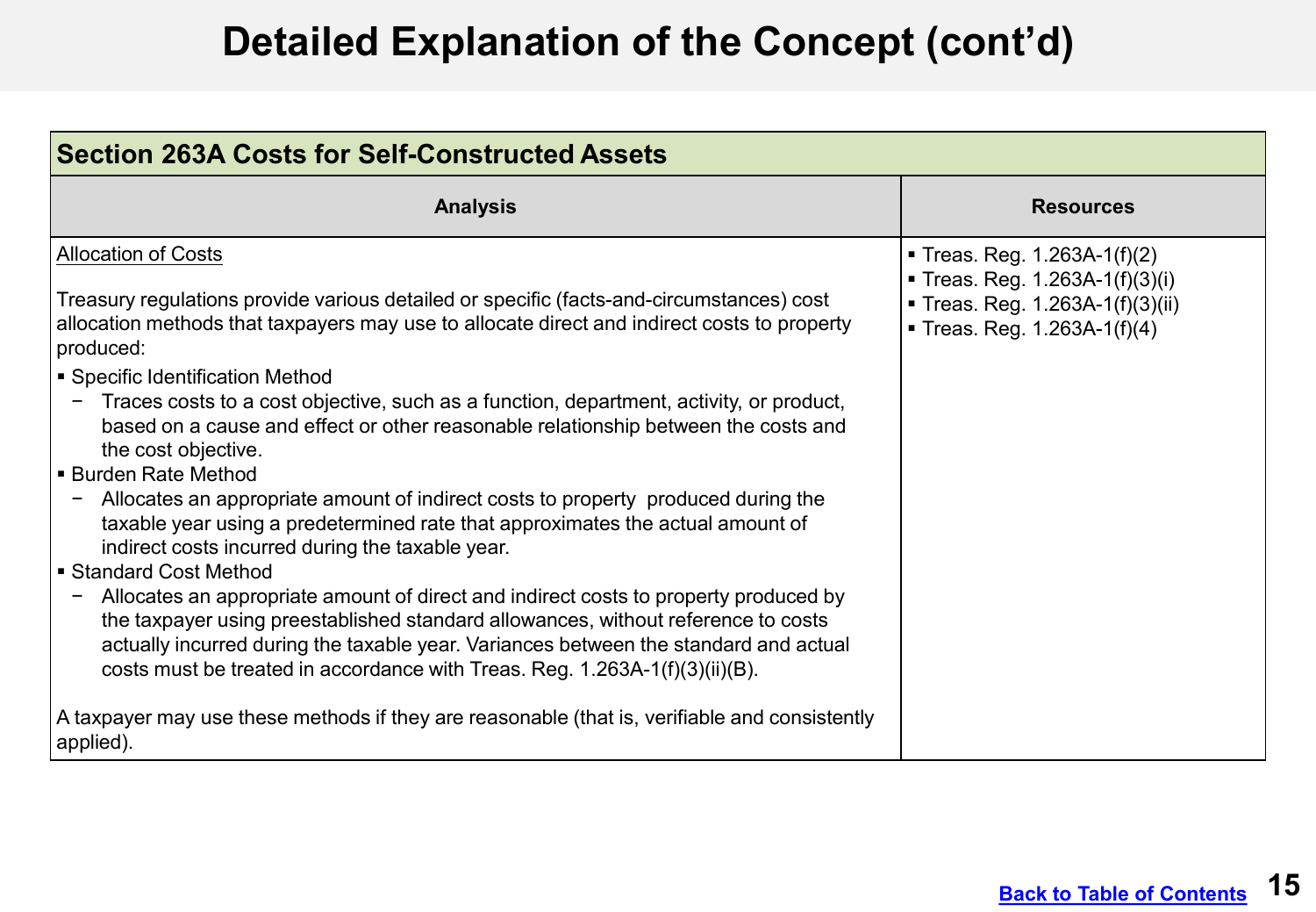| <b>Section 263A Costs for Self-Constructed Assets</b>                                                                                                                                                                                                                                                                                              |                                                                                                                      |
|----------------------------------------------------------------------------------------------------------------------------------------------------------------------------------------------------------------------------------------------------------------------------------------------------------------------------------------------------|----------------------------------------------------------------------------------------------------------------------|
| <b>Analysis</b>                                                                                                                                                                                                                                                                                                                                    | <b>Resources</b>                                                                                                     |
| Allocation of Costs (cont'd)<br>The treasury regulation also provides general rules for applying these allocation methods to<br>various categories of costs (for example, direct materials, direct labor, and indirect costs,<br>including service costs).                                                                                         | Treas. Reg. 1.263A-1(f)(1)<br>Treas. Reg. 1.263A-1(g)(1)<br>Treas. Reg. 1.263A-1(g)(2)<br>Treas. Reg. 1.263A-1(g)(3) |
| • Direct material costs incurred during the taxable year must be allocated to the property<br>produced by the taxpayer using the taxpayer's method of accounting for materials (for<br>example, specific identification; FIFO; or LIFO), or any other reasonable allocation method.                                                                |                                                                                                                      |
| • Direct labor costs incurred during the taxable year are generally allocated to property<br>produced using a specific identification method, standard cost method, or any other<br>reasonable allocation method.                                                                                                                                  |                                                                                                                      |
| Indirect costs are generally allocated to intermediate cost objectives such as departments<br>or activities prior to the allocation of such costs to property produced. Indirect costs are<br>allocated using either a specific identification method, a standard cost method, a burden<br>rate method, or any other reasonable allocation method. |                                                                                                                      |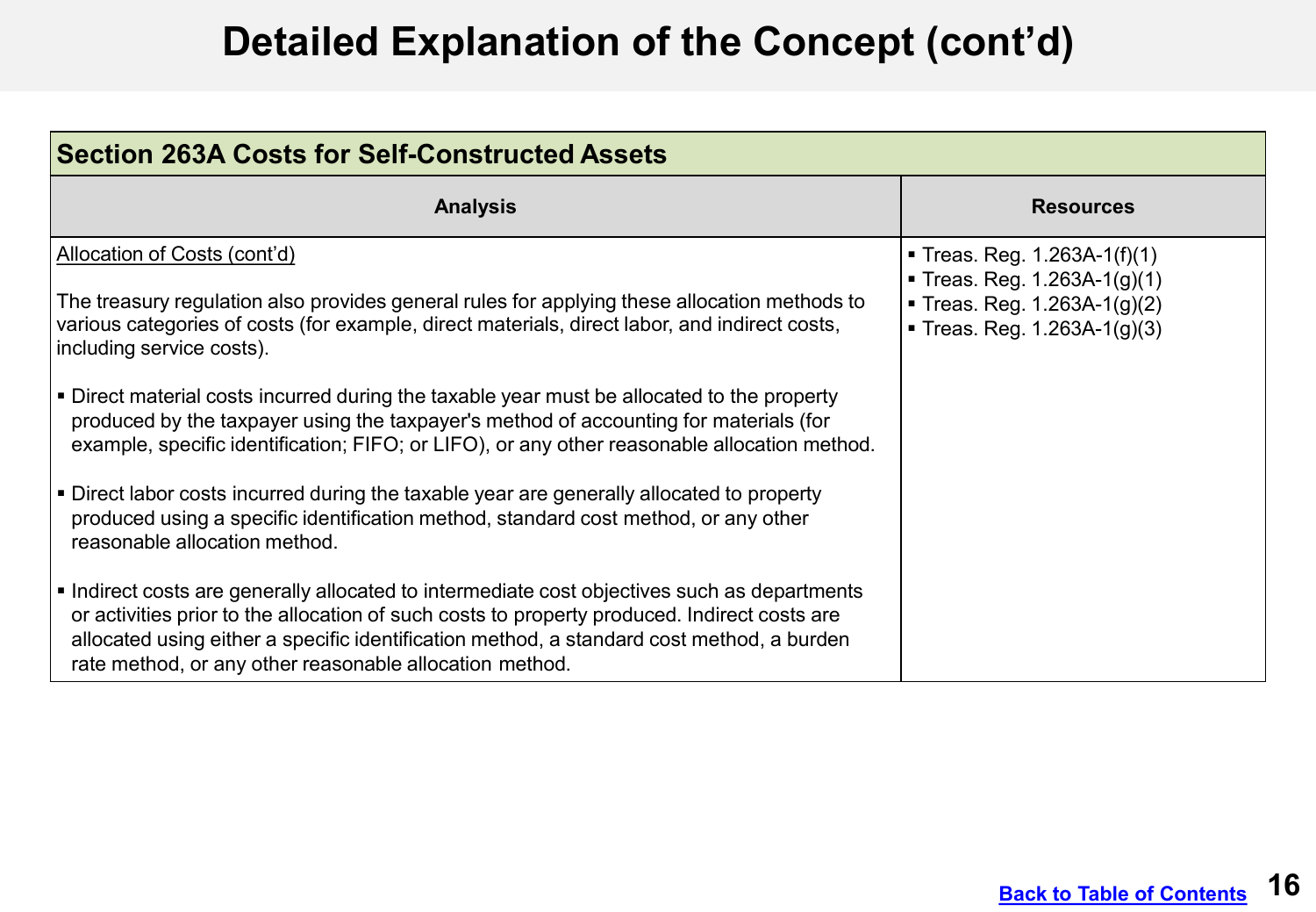| Section 263A Costs for Self-Constructed Assets                                                                                                                                                                                                                                                                                                                                                                                                                                                                                                                                                                                                                                                                                                                                                                                                                                                                                                                                                                                                                                                                                                                                                                                   |                                                                   |
|----------------------------------------------------------------------------------------------------------------------------------------------------------------------------------------------------------------------------------------------------------------------------------------------------------------------------------------------------------------------------------------------------------------------------------------------------------------------------------------------------------------------------------------------------------------------------------------------------------------------------------------------------------------------------------------------------------------------------------------------------------------------------------------------------------------------------------------------------------------------------------------------------------------------------------------------------------------------------------------------------------------------------------------------------------------------------------------------------------------------------------------------------------------------------------------------------------------------------------|-------------------------------------------------------------------|
| <b>Analysis</b>                                                                                                                                                                                                                                                                                                                                                                                                                                                                                                                                                                                                                                                                                                                                                                                                                                                                                                                                                                                                                                                                                                                                                                                                                  | <b>Resources</b>                                                  |
| Allocation of Costs (cont'd)<br>Service costs are a type of indirect costs that may be allocated using the same allocation<br>methods available for allocating other indirect costs. Generally, taxpayers that use a specific<br>identification method or another reasonable allocation method must allocate service costs to<br>particular departments or activities. The allocation must be based on a factor or relationship<br>that reasonably relates the service costs to the benefits received from the service<br>departments or activities. For example, a reasonable allocation factor for legal services may<br>be the number of hours attributable to each department or activity.<br>• Using reasonable factors or relationships, a taxpayer must allocate mixed service costs<br>under:<br>A direct reallocation method,<br>A step-allocation method, or<br>$\overline{\phantom{m}}$<br>Any other reasonable allocation method.<br>• For purposes of administrative convenience, if 90% or more of a mixed service department's<br>costs are deductible service costs, a taxpayer may elect not to allocate any portion of the<br>service department's costs to property produced or property acquired for resale. | • Treas. Reg. 1.263A-1(g)(4)(i)<br>Treas. Reg. 1.263A-1(g)(4)(ii) |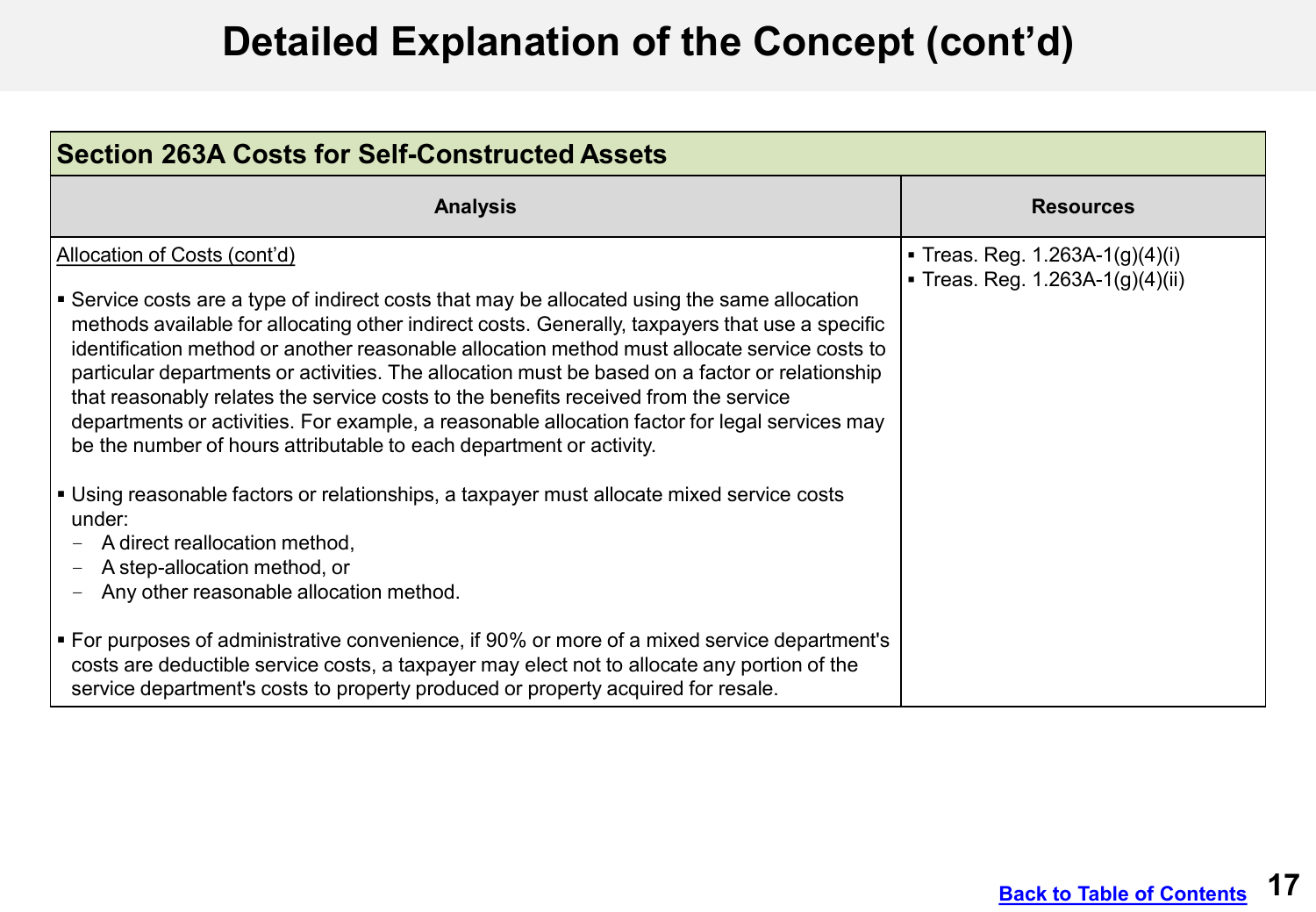| <b>Section 263A Costs for Self-Constructed Assets</b>                                                                                                                                                                                                                                                                                                                                                                                                                                                                                                                                                                                                                                                                                                                                                                                                                                                                                                                                                                                                                                                           |                                                                                                                                                                                         |
|-----------------------------------------------------------------------------------------------------------------------------------------------------------------------------------------------------------------------------------------------------------------------------------------------------------------------------------------------------------------------------------------------------------------------------------------------------------------------------------------------------------------------------------------------------------------------------------------------------------------------------------------------------------------------------------------------------------------------------------------------------------------------------------------------------------------------------------------------------------------------------------------------------------------------------------------------------------------------------------------------------------------------------------------------------------------------------------------------------------------|-----------------------------------------------------------------------------------------------------------------------------------------------------------------------------------------|
| <b>Analysis</b>                                                                                                                                                                                                                                                                                                                                                                                                                                                                                                                                                                                                                                                                                                                                                                                                                                                                                                                                                                                                                                                                                                 | <b>Resources</b>                                                                                                                                                                        |
| <b>Simplified Allocation Methods</b><br>In lieu of a facts-and-circumstances allocation method, taxpayers may use the simplified<br>production method, provided in the regulations, to allocate direct and indirect costs to self-<br>constructed assets and a simplified service cost method for the allocation of capitalizable<br>mixed service costs. Only certain self-constructed assets are eligible to use these simplified<br>methods:<br>• Self-constructed assets substantially identical in nature to, and produced in the same<br>manner as, inventory property produced by the taxpayer or other property produced by<br>the taxpayer and held primarily for sale to customers in the ordinary course of the<br>taxpayer's trade or business.<br>Self-constructed tangible personal property produced by the taxpayer on a routine and<br>repetitive basis in the ordinary course of the taxpayer's trade or business.<br><b>CAUTION:</b> This practice unit does not address self-constructed assets that are<br>considered eligible property for purposes of the simplified allocation methods. | ■ Treas. Reg. 1.263A-1(h)(2)(i)<br>■ Treas. Reg. 1.263A-1(h)(2)(i)(C)<br>■ Treas. Reg. 1.263A-1(h)(2)(i)(D)<br>■ Treas. Reg. 1.263A-2(b)(2)(i)(C)<br>■ Treas. Reg. 1.263A-2(b)(2)(i)(D) |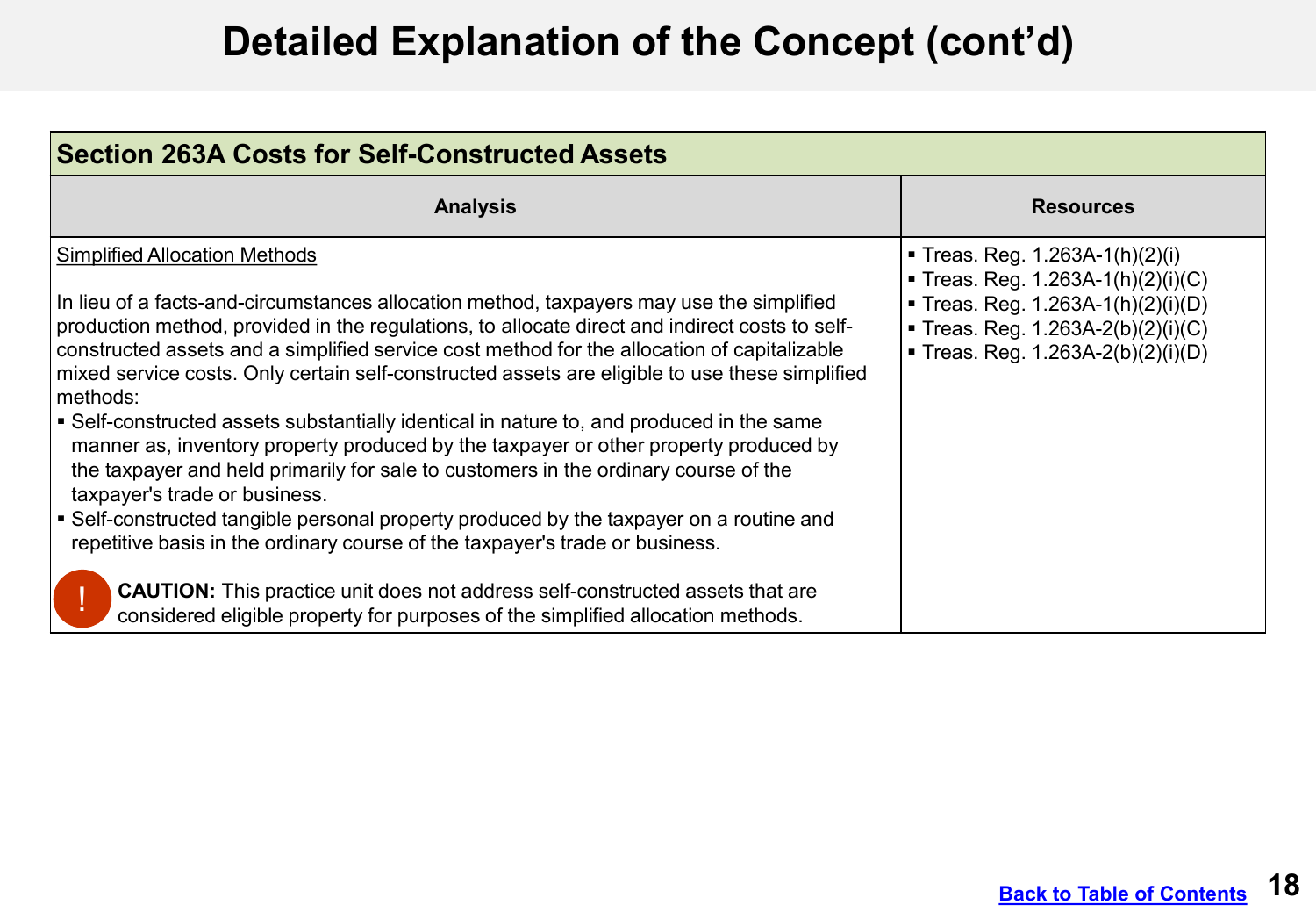| <b>Section 263A Costs for Self-Constructed Assets</b>                                                                                                                                                                                                                                                                                                                                                                                                                                                                                                                                                                                                                                                                    |                                                                                                                                                                                                                                                                                                                                                                                                                                                                                                                                                                                                                                                                                           |
|--------------------------------------------------------------------------------------------------------------------------------------------------------------------------------------------------------------------------------------------------------------------------------------------------------------------------------------------------------------------------------------------------------------------------------------------------------------------------------------------------------------------------------------------------------------------------------------------------------------------------------------------------------------------------------------------------------------------------|-------------------------------------------------------------------------------------------------------------------------------------------------------------------------------------------------------------------------------------------------------------------------------------------------------------------------------------------------------------------------------------------------------------------------------------------------------------------------------------------------------------------------------------------------------------------------------------------------------------------------------------------------------------------------------------------|
| <b>Analysis</b>                                                                                                                                                                                                                                                                                                                                                                                                                                                                                                                                                                                                                                                                                                          | <b>Resources</b>                                                                                                                                                                                                                                                                                                                                                                                                                                                                                                                                                                                                                                                                          |
| <b>Change in Accounting Method</b><br>An election to capitalize a period cost is a change in method of accounting, see Treas. Reg<br>1.446-1(e)(2)(i) and Form 3115, Application for Change in Accounting Method.<br>You can find additional information on Voluntary Change in Method (Taxpayer-Initiated)<br>issues in the Change in Methods book in the Corporate/Business Issues & Credits<br>Knowledge Base (KB) in the IRS Virtual Library.<br>When the Service determines a taxpayer is using an impermissible method of accounting,<br>the Service may change the taxpayer's inventory method of accounting to a permissible<br>inventory method. Please see Chapters 1, 5, and 6 in the Change in Methods book. | ■ IRC Sec. 446<br>Treas. Reg $1.446 - 1(E)(2(i))$<br>Treas. Reg. 1.263A-1(j)(2)(i)<br>Corporate/Business Issues &<br>Credits KB, Change in Methods<br>Book, Ch. 1 - Accounting Method<br><b>Basics</b><br>■Corporate/Business Issues &<br>Credits KB, Change in Methods<br>Book, Ch. 4- Voluntary Change in<br>Method (Taxpayer-Initiated)<br>■ Corporate/Business Issues &<br>Credits KB, Change in Methods<br>Book, Ch. 5 - IRC 446(b): Service-<br><b>Imposed Method Change Issues</b><br>■ Corporate/Business Issues &<br>Credits KB, Change in Methods<br>Book, Ch. 6 - IRC 481(a)<br><b>Adjustments &amp; Computations</b><br>■ Form 3115 - Application for<br>Change in Accounting |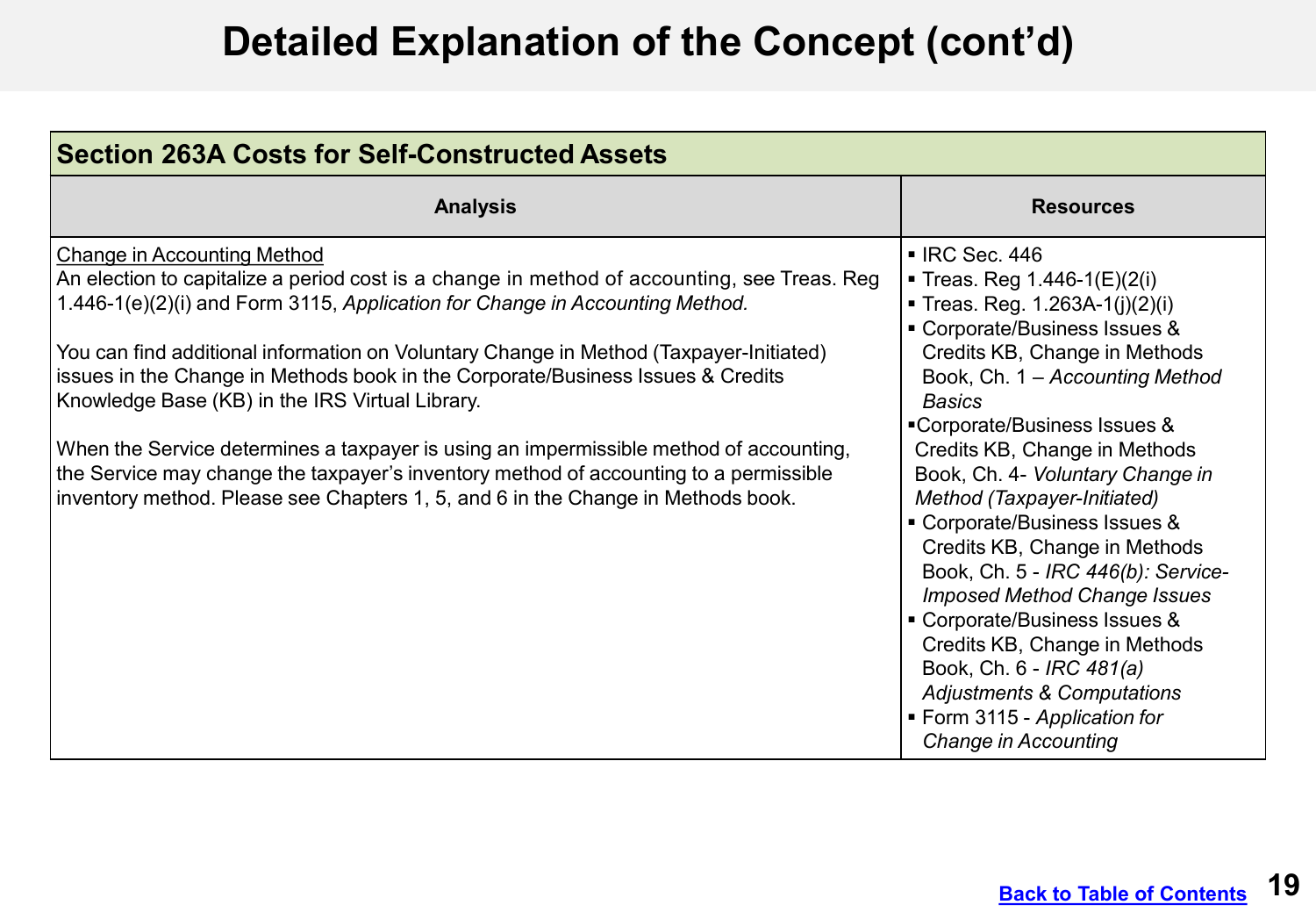#### **Index of Referenced Resources**

<span id="page-19-0"></span>

| <b>Section 263A Costs for Self-Constructed Assets</b> |
|-------------------------------------------------------|
| <b>IRC 263A</b>                                       |
| <b>IRC 263A(f)</b>                                    |
| Treas. Reg. 1.236A-1                                  |
| Treas. Reg. 1.263A-2                                  |
| Treas. Reg. 446-1(c)(1)(ii)                           |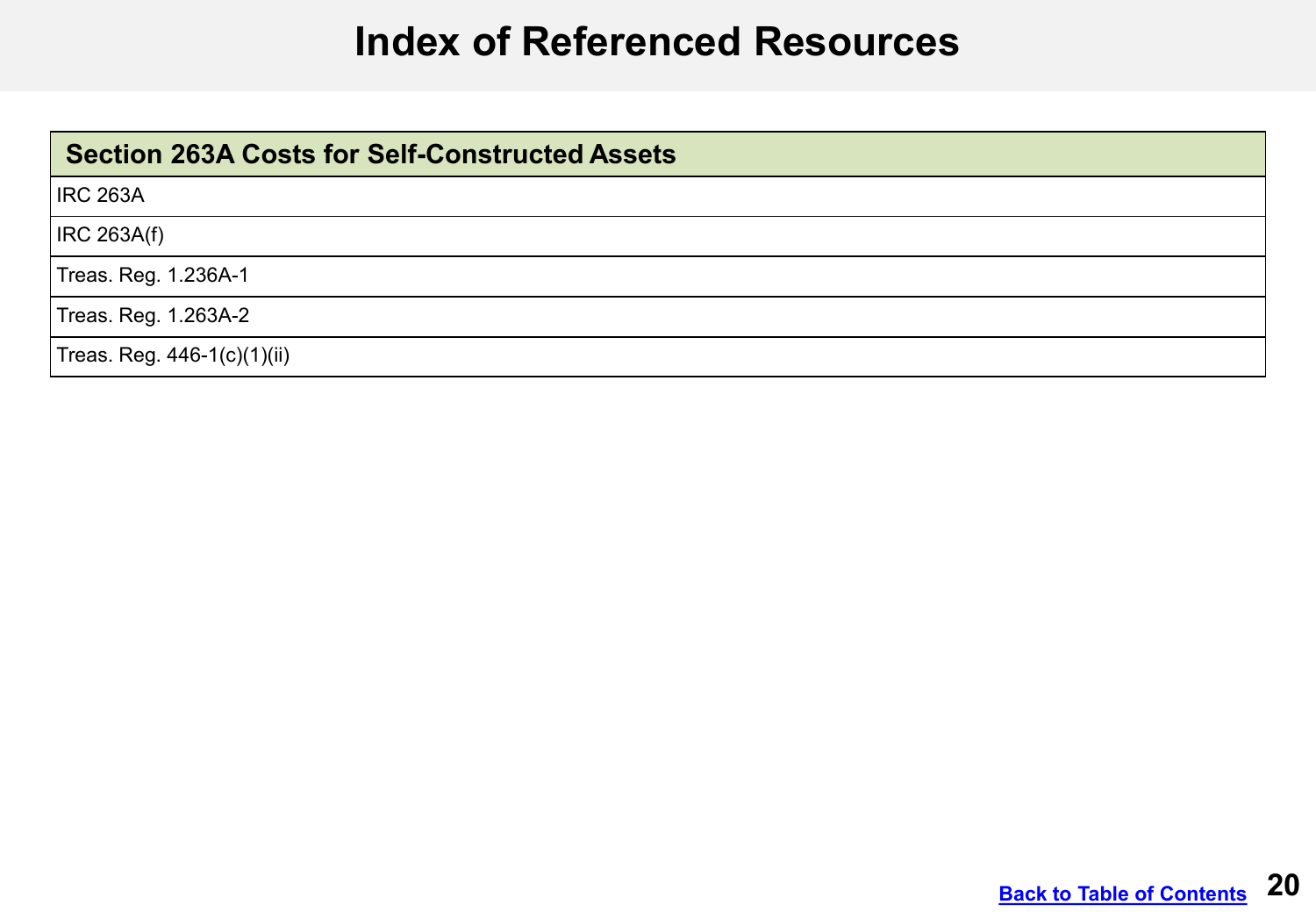## **Training and Additional Resources**

<span id="page-20-0"></span>

| <b>Section 263A Costs for Self-Constructed Assets</b> |                                                                                                                                                                                                                                                                                                                                                                        |  |
|-------------------------------------------------------|------------------------------------------------------------------------------------------------------------------------------------------------------------------------------------------------------------------------------------------------------------------------------------------------------------------------------------------------------------------------|--|
| <b>Type of Resource</b>                               | Description(s)                                                                                                                                                                                                                                                                                                                                                         |  |
| <b>Saba Meeting Sessions</b>                          | • Interest Capitalization Under 263A – 2017 CPE Saba Meeting                                                                                                                                                                                                                                                                                                           |  |
| <b>Issue Toolkits</b>                                 | • Issue Snapshot - Identifying and Allocating the Costs of Self-Constructed Assets Under IRC<br>263A<br>• Issue Snapshot - Allocation of Mixed Service Costs When Computing Additional<br>Section 263A Costs<br>• Issue Snapshot - Identifying and Allocating Costs Under the Uniform Capitalization Rules<br>of IRC 263A<br>• Issue Snapshot - Capitalizable Interest |  |
| Databases / Research Tools                            | ■ BNA Tax Management Portfolios - U.S. Income Series-Income Tax Accounting, 576-2 <sup>nd</sup> -<br>Uniform Capitalization Rules: Inventory; Self-Constructed Assets; Real Estate, IV. Self-<br><b>Constructed Assets</b>                                                                                                                                             |  |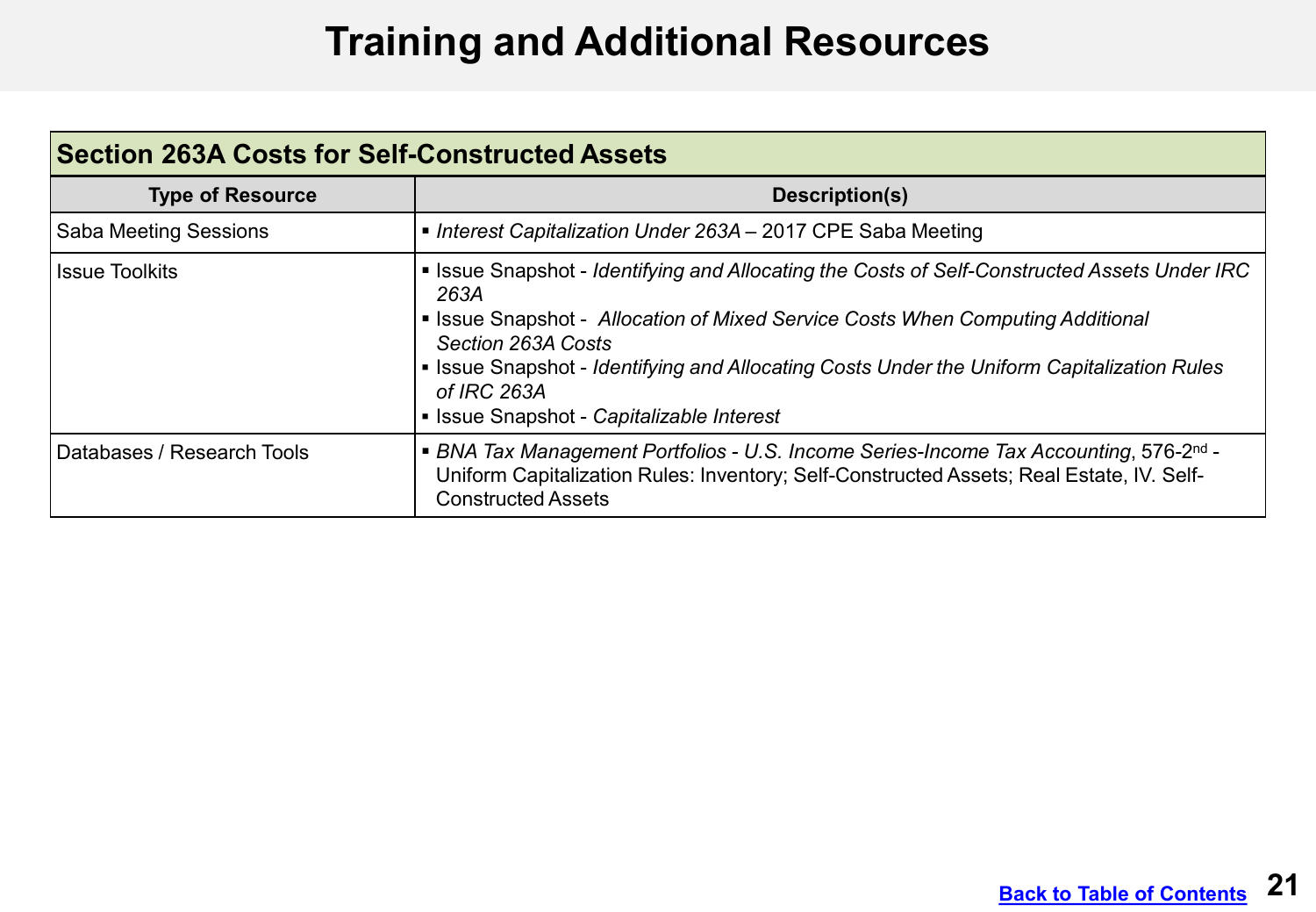#### **Glossary of Terms and Acronyms**

<span id="page-21-0"></span>

| Term/Acronym | <b>Definition</b>                  |
|--------------|------------------------------------|
| <b>FIFO</b>  | First-In, First-Out                |
| <b>IRC</b>   | <b>Internal Revenue Code</b>       |
| KB           | <b>Knowledge Base</b>              |
| <b>LIFO</b>  | Last-In, First-Out                 |
| <b>SEC</b>   | Securities and Exchange Commission |
| Service      | <b>Internal Revenue Service</b>    |
| <b>TCJA</b>  | Tax Cuts & Jobs Act of 2017        |
| Treas. Reg.  | <b>Treasury Regulation</b>         |